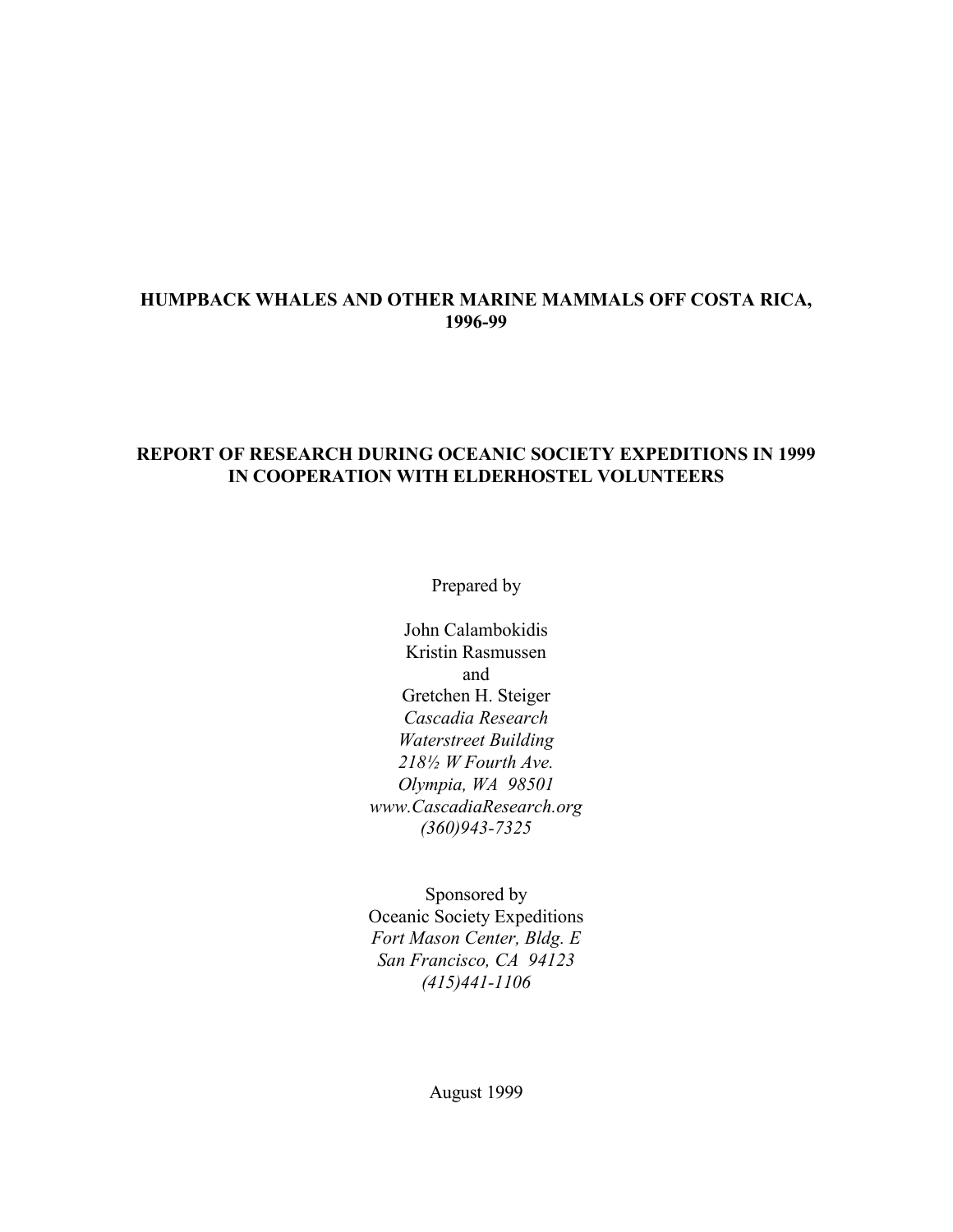# **TABLE OF CONTENTS**

| <b>METHODS</b>    |  |
|-------------------|--|
|                   |  |
|                   |  |
|                   |  |
|                   |  |
|                   |  |
|                   |  |
|                   |  |
| 10                |  |
| 10                |  |
| 10                |  |
|                   |  |
|                   |  |
|                   |  |
| <b>REFERENCES</b> |  |
|                   |  |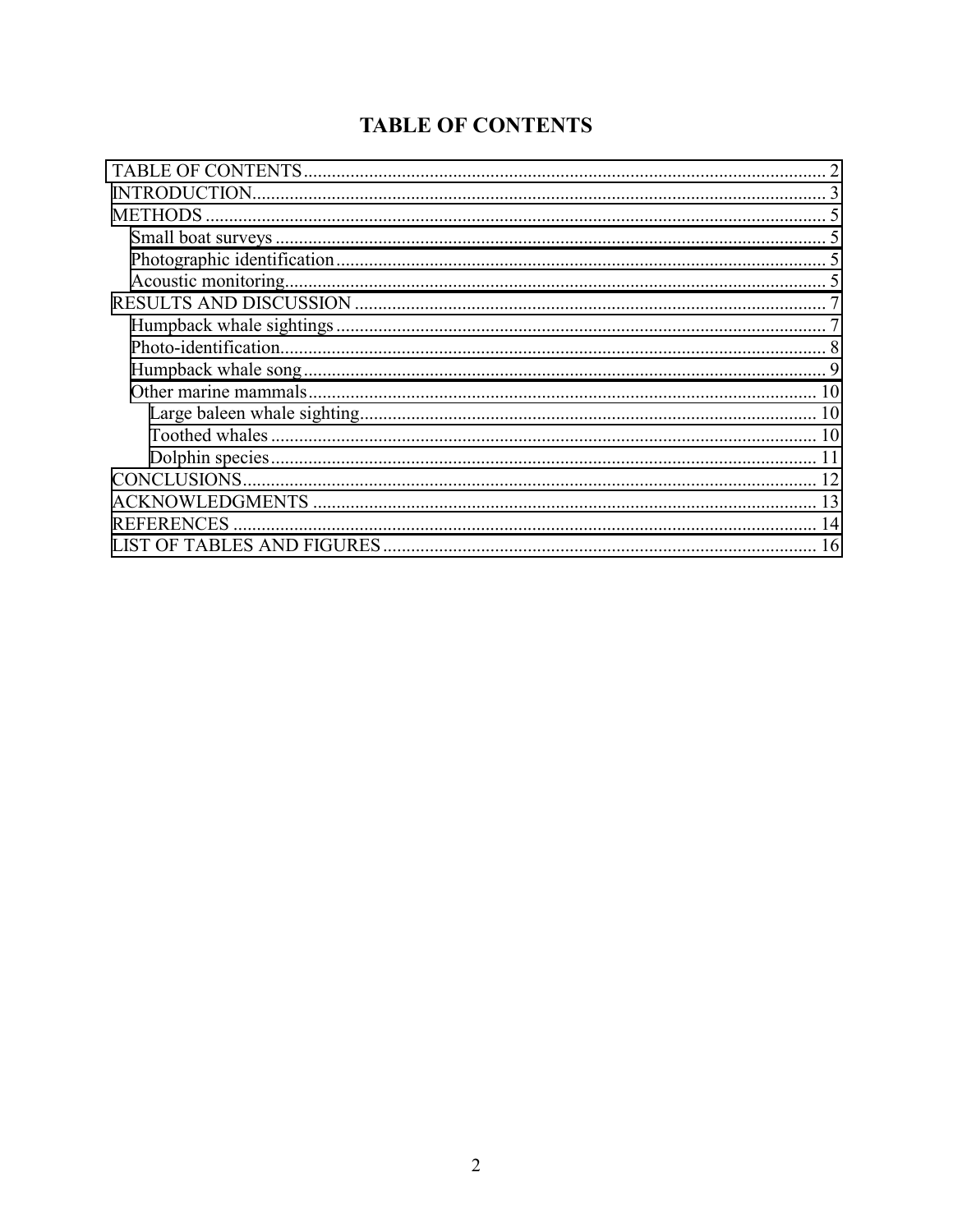# **INTRODUCTION**

<span id="page-2-0"></span>Cascadia Research in collaboration with Oceanic Society has conducted a long-term research effort on humpback whales and other marine mammals off the Pacific coast of Costa Rica. In January and February 1999, we continued this research with Elderhostel volunteer support. For the first time in 1999, we also conducted a separate research cruise sponsored by National Geographic using the 50' schooner *Russamee* surveying humpback whales from Mexico to Costa Rica and a suspected blue whale breeding area 500 miles offshore of Central America.

This report summarizes the research conducted on humpback whales and other marine mammals off southern Costa Rica as part of the Oceanic Society trips in 1999. We also summarize the results from all four years of research in this region and consider the significance of the findings in relation to our research off the west coast of the U.S. and our broader survey of Central America. Cascadia Research, in conjunction with Oceanic Society Expeditions, and Elderhostel volunteer support, has conducted surveys based from Drake Bay, Costa Rica for two to four week periods in January and February between 1996 and 1999. Until these studies began in 1996, little information was available on humpback whales and other marine mammals that inhabit the waters off the west coast of Costa Rica.

Humpback whales make seasonal migrations between high-latitude feeding areas and low latitude wintering areas where they mate and give birth to calves. Their populations were depleted by commercial whaling and in the North Pacific have recently been determined to number about 8,000 (Calambokidis *et al*. In Press). Humpback whales return annually to defined feeding areas in coastal waters, this includes the waters off California where about 900 humpback whales return annually to feed (Calambokidis *et al*. 1996a, 1999, In press).

In the North Pacific, they were thought to use three primary wintering areas: the waters near Mexico, Hawaii, and Japan. Within each of these three regions are a number of subareas. It was not until research conducted in the 1990s that it became clear that some humpback from the North Pacific were also using Costa Rica as a wintering ground (Calambokidis *et al.* 1996b, 1998, Steiger *et al.* 1991, Rasmussen *et al.* 1995, Acevedo and Smultea 1995). This research has provided some of the first information available about the number and behavior of humpback whales using Costa Rican waters.

The project has several scientific objectives:

- 1. Determine the number of whales using Costa Rican waters as a wintering area.
- 2. Examine for evidence of whale preference for specific areas and habitats within the region.
- 3. Determine the movement patterns and migratory destinations of these whales.
- 4. Evaluate whether it is the same individuals that return annually to Costa Rican waters or if different animals use the area each year.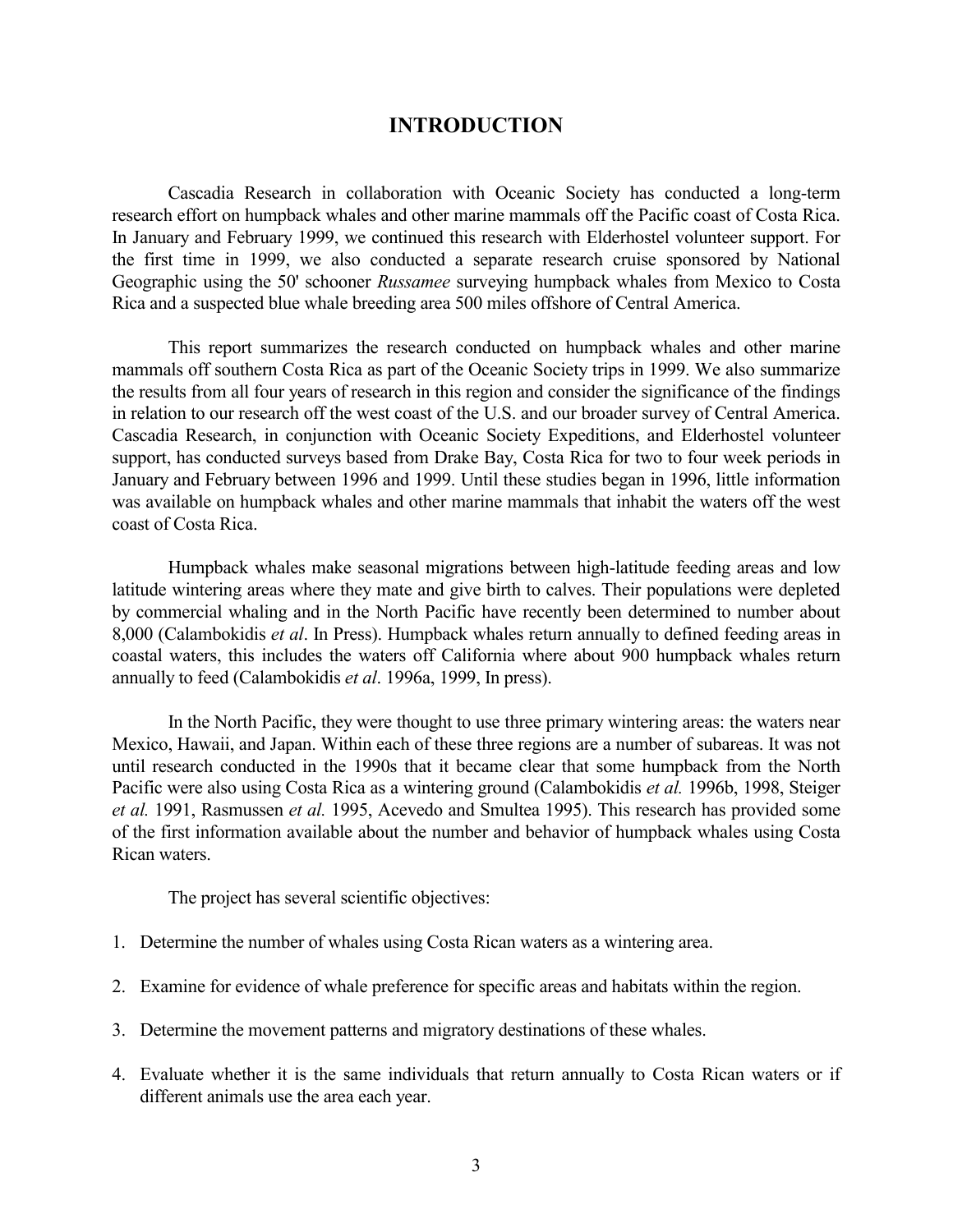- 5. Further evaluate if humpback whales seen in Costa Rican waters are engaged in breeding behaviors similar to other North Pacific wintering grounds.
- 6. Document the occurrence of other marine mammals in Pacific waters off Costa Rica including the habitats and regions that they inhabit.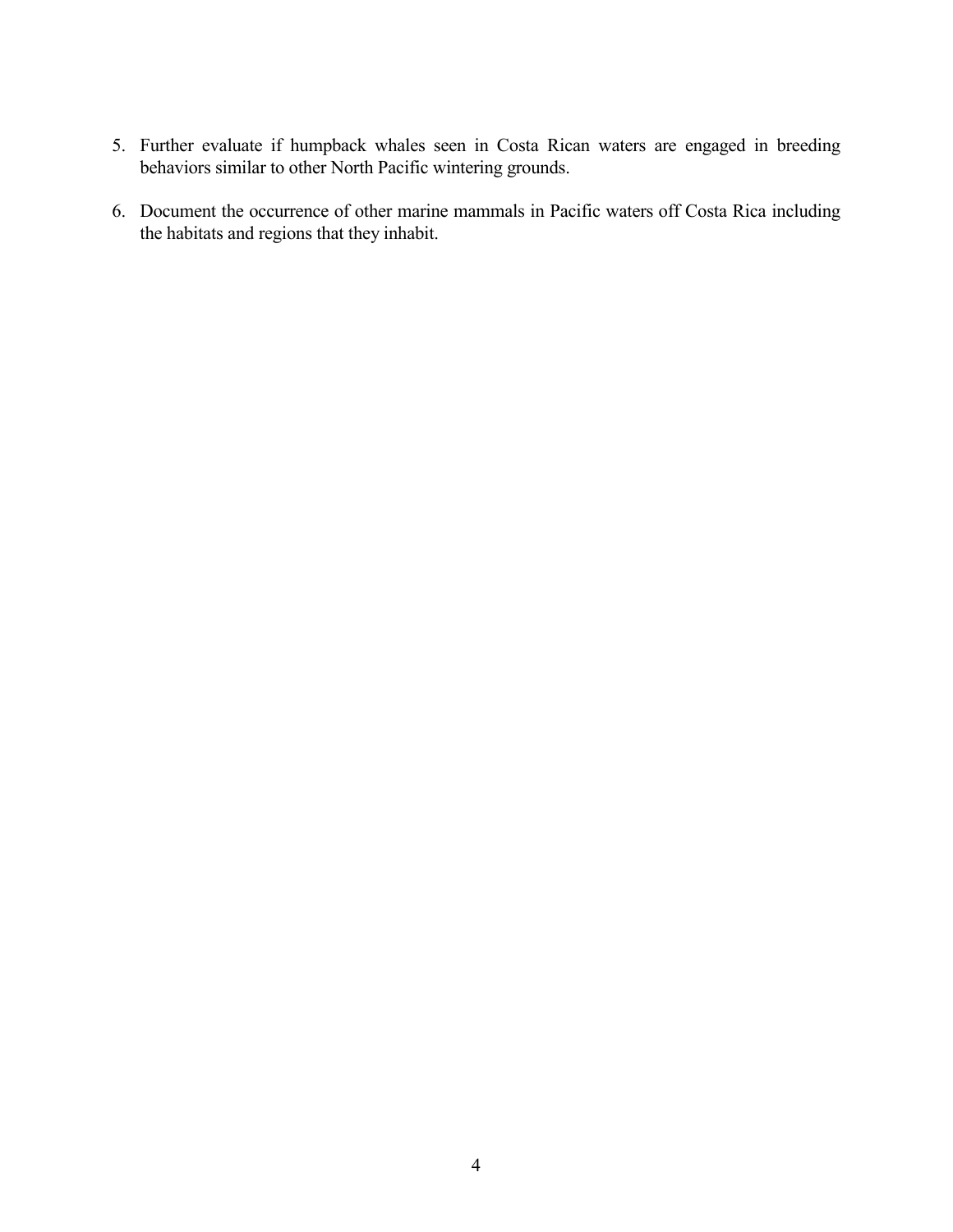### **METHODS**

#### <span id="page-4-0"></span>**Small boat surveys**

Small boat surveys were conducted in all four years (1996-99) from Drake Bay Wilderness Camp on the Osa Peninsula, Costa Rica, located in the southwestern section of the Pacific coast (Figure 1). The boats used were primarily 24 ft fiberglass boats equipped with twin 40-60 hp outboard motors and driven by experienced boat captains familiar with the local area. A total of 16 dedicated boat surveys and two opportunistic surveys were conducted on 10 days in 1999 between 26 January and 7 February (Table 1). These surveys totaled approximately 1,249 nmi (Table 2) and encompassed much of the southwest coast of Costa Rica (Figure 1). All surveys started at Drake Bay Wilderness Camp and predominately covered the area offshore to Isla del Caño, north to Dominical, and southeast into Golfo Dulce (Figure 2). Survey effort in all four years has been consistent in both the areas covered and the total effort which has involved from 18 to 27 surveys covering from 1,205 to 1,734 nmi per year (Table 2, Figure 1).

Two teams of volunteers assisted in observing for marine mammals as well as collecting the data in 1999. Each team volunteered for one week. Two boats were used each day with 6-8 observers each (including a team leader). Observation points to the front, sides, and back were divided among observers. Position information was based on a hand-held GPS (Global Positioning System) kept aboard each boat. Positions were generally recorded every 30-60 minutes as well as with each sighting. Weather conditions, including sea state, cloud cover, swell height, wind speed, and water temperature were recorded at intervals throughout the survey. Observers recorded information on each surfacing and the behavior of whales during each encounter.

#### **Photographic identification**

Humpback whales seen were approached to obtain identification photographs of individual animals. We used photographic identification procedures that have been developed by us and other researchers in studies of humpback whales around the world. Whales were approached slowly from behind and followed until they made a deep dive and typically raise their flukes in the air. If the whale did not raise its flukes, dorsal fin photographs were taken for identification purposes. We used *Nikon* 35mm cameras equipped with a motor drive, databacks to print the date on each frame of film, 300mm telephoto lenses, and *Ilford* HP5+, a high-speed black-and-white film.

#### **Acoustic monitoring**

Both survey boats in 1998 and 1999 utilized hydrophones to listen for and record vocalizations of humpback whales while in 1996 and 1997 only a single hydrophone was used. Several models of hydrophones have been used over the four years of research including those designed by Bev Ford (Offshore Acoustics) and Don Norris (Biomon). Both hydrophones used in 1999 were from Offshore Acoustics (sensitivity -154 dBV/uPa  $\pm$ 4 dB at 100 Hz, frequency response from 6 Hz to 14 kHz  $\pm$ 3 dB). One system was used with a 10m cable and the other with a 20m cable. When humpback whale songs were heard clearly, recordings of 30-60 minutes of song were generally made onto either Digital Audio Tape (DAT) with a *Sony* TCD-D7 DAT recorder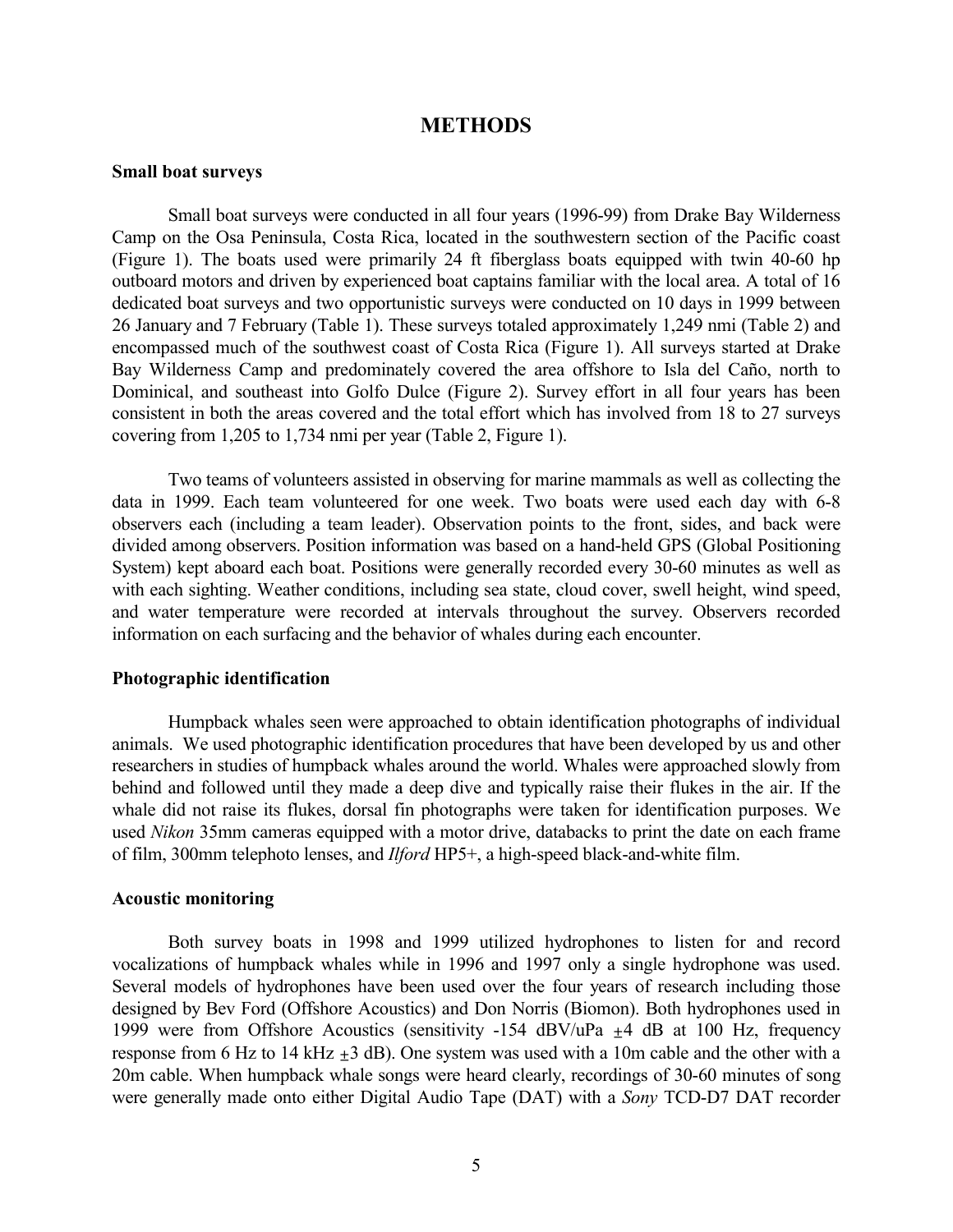(frequency response 20-14,000 Hz, 32 Hz sampling rate) or cassette tape with an *Aiwa* Super Bass HS-JS135W stereo cassette recorder.

Hydrophones were also used to help find and locate whales. Hydrophones were usually deployed every 30 minutes with each boat position and weather update. If whales were heard, a more intensive search of the area was made to try and locate the whale. The relative intensity of the song was used to judge the approximate range to the singing whale. Whales were heard at distances up to 5-10 nmi.

The use of hydrophones on both boats in both 1998 and 1999 allowed us to locate whales based on the time of arrival of the song to each boat. This was accomplished by having one boat transmit the song over the radio to the other boat. The boat hearing the song later was farther from the source of the song (the whale) and would reposition ahead of the other boat. This process was continued in a series of leap-frog movements until both boats were equally close to the whale and the song could be heard clearly through the boat without the hydrophone. We would then remain in position until the whale was seen.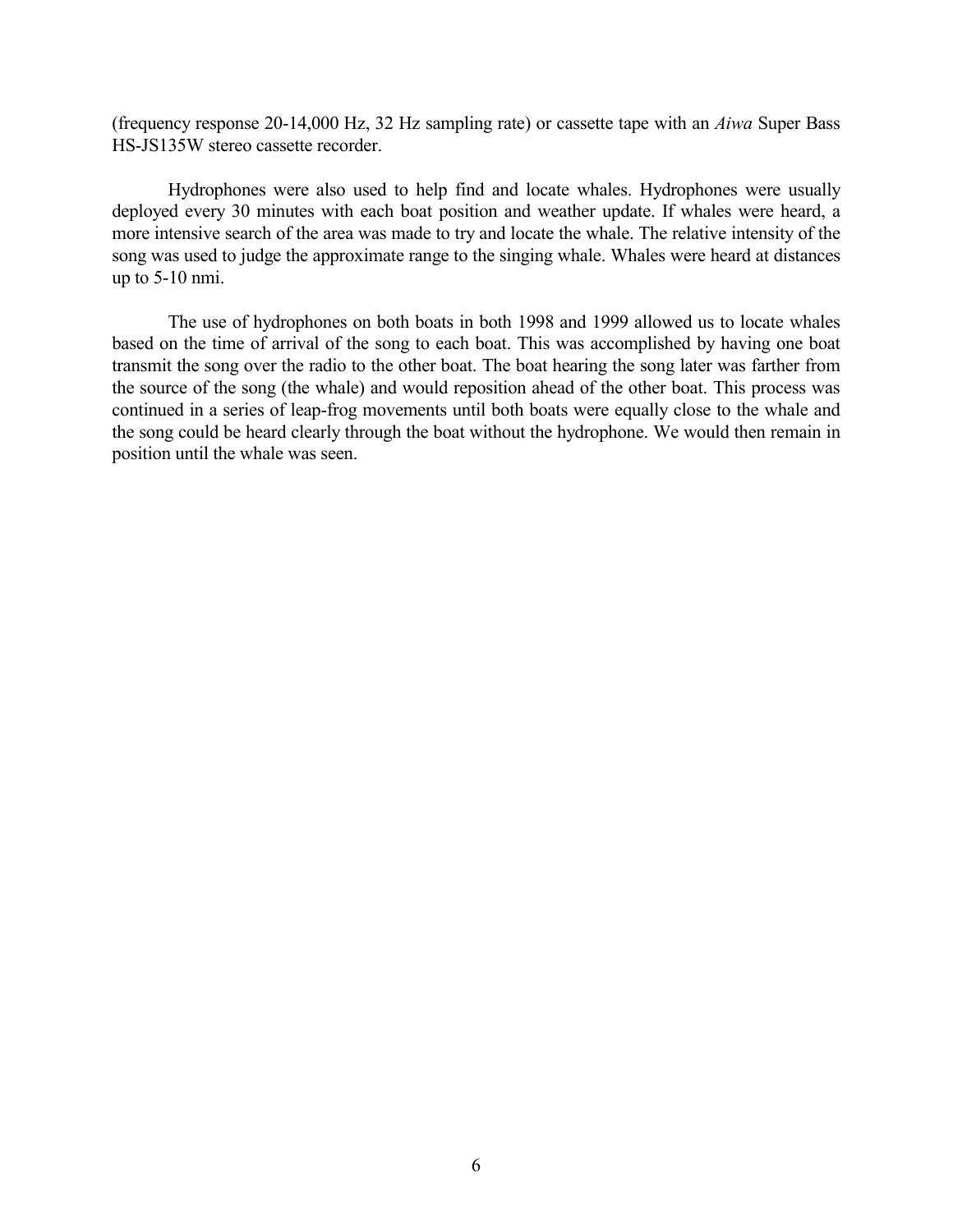# **RESULTS AND DISCUSSION**

#### <span id="page-6-0"></span>**Humpback whale sightings**

More sightings of humpback whales were made in 1999 than any previous year (Table 2). There were 32 sightings of 60 humpback whales (including duplicate sightings by different boats) made during the study (Tables 1-2). Humpback whales were seen on all 10 days surveys were conducted from 26 January through 7 February 1999 and on 83% of boat trips (15 of 18). On average 3.3 whales were seen per survey with a sighting rate of 0.048 per nmi searched (Table 2). The number of sightings and every measure of sighting rate per unit of effort were higher in 1999 than any previous year (Table 2).

The large number of whales seen in 1999 included a higher proportion of mothers and calves compared to previous years (Table 3). A majority of the sightings (60%) in 1999 included mothers and calves. In the three previous years only 0 to 11% of sightings included mothers and calves (Table 3). As a result of this, the proportion of single whales (including singers) was lower in 1999 than previous years).

The proportion of single animals (55% for singers and non-singers for all three years) in our study prior to 1999 had been higher than generally reported for other wintering grounds in the North Pacific and North Atlantic. The 1999 findings of a high proportion of mothers with calves and lower proportion of singers results in the overall averages for our study now being more in line with results reported elsewhere. In the North Atlantic, 42% of sightings on Samana Bank (Mattila *et al.* 1994) and 49% of sightings on Virgin Bank were singletons (Matilla and Clapham 1989). Along the Hawaiian Island chain only 30% of animals were reported to be single whales (Mizroch *et al.* 1996).

The large number of mothers and calves seen in 1999 confirms this region may be more of a typical breeding ground for humpback whales. Although mothers with calves had been seen in past years, the proportion had been low. Along with the sightings of mother-calf pairs there may have been additional pregnant females present that had not yet given birth. In past years we have documented pregnant females as well as calves that appeared to have been born very recently and which still had folds in their skin. In both 1996 and 1997, we sighted an adult whale traveling without a calf and later that year saw the same whale off California with a calf (ID #10233 and 10988). In both these cases, the adult animal was seen in Costa Rica traveling with another whale that was either known or suspected to be a male. These findings of pregnant females and newborn calves confirms females use these waters to give birth.

Water temperatures may have played a role in why so many whales were seen in 1999 (Table 4). Water temperatures were significantly different between years from 1996 to 1999 (ANOVA,  $p<0.001$ ) and temperature in 1999 (27.7 $\degree$ C, n=242, SD=1.1) was significantly lower than each of the previous three years (t-tests, p<0.001 in all three cases). The 1999 findings are in contrast to 1998 when water temperature was unusually high (29.1 $\degree$ C, n=205, s.d.=0.88) and sighting rates of humpback whales very low.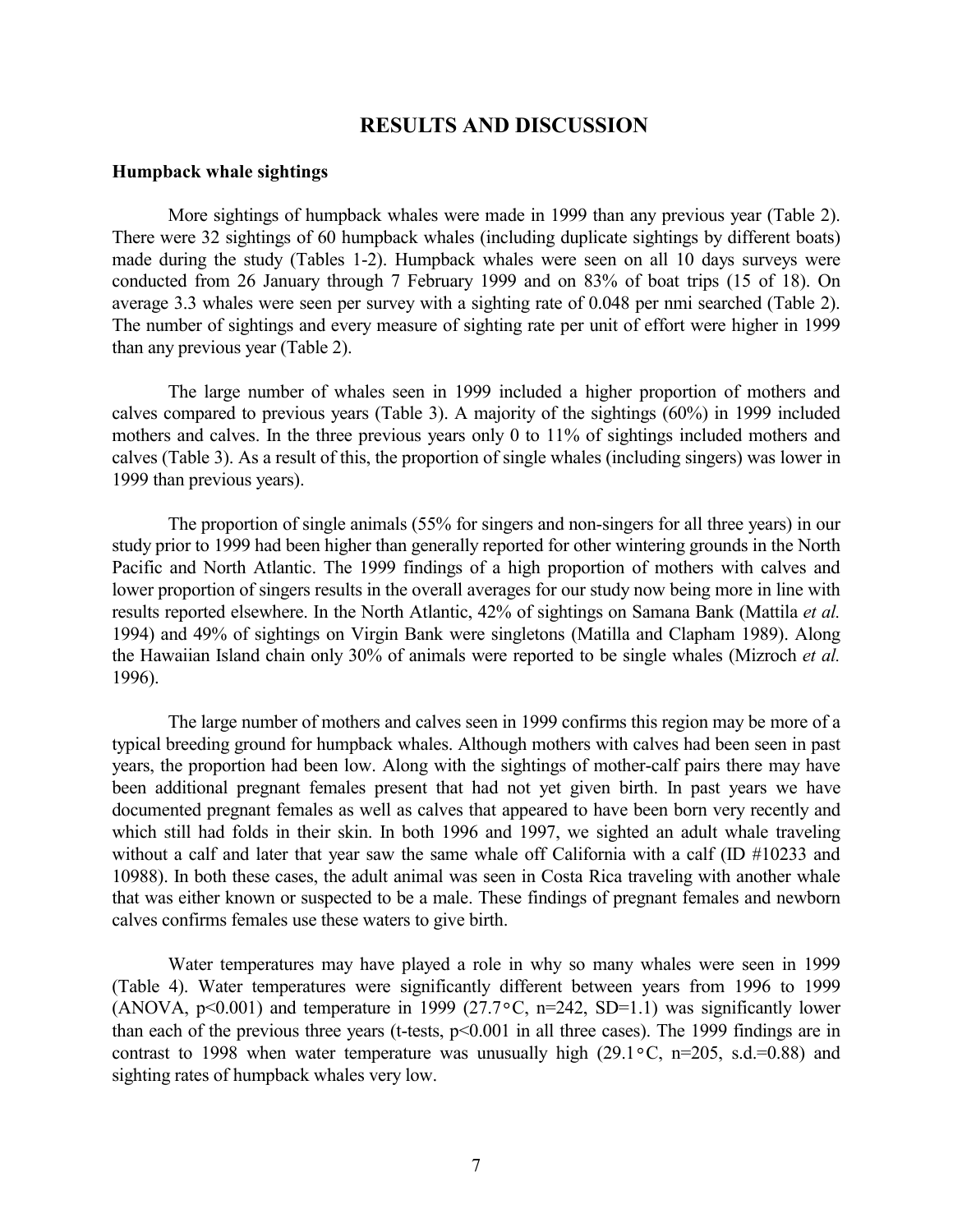<span id="page-7-0"></span>As in past years, humpback whales were primarily seen between Isla del Caño and the mainland (Figure 2). Sightings in 1999, however, were more concentrated close to shore along the mainland at the NW tip of the Osa Peninsula. Two additional sightings were made farther south off the Peninsula but none were made north towards Dominical where whales had been seen in most past years.

Although not a part of the current study, the findings from the larger survey conducted by the *Russamee* along the entire coast from southern Mexico to northern Costa Rica have relevance to this study. That survey revealed that during the same period humpback whales were being seen off southern Costa Rica, there were more whales scattered along the entire Central America coast north to Mexico. Sighting densities in many other areas of the Central American coast were similar or higher than those found around Drakes Bay. This means that the number of humpback whales using Central American waters as a wintering area is larger than we had previously documented. The findings from the Drakes Bay research also have greater applicability in understanding how some of these areas are used.

#### **Photo-identification**

Humpback whales were only identified on 7 occasions representing 4 different individual humpback whales in 1999 (Table 5). Of these four individuals identified in 1999, one (10525) had been seen in a past year (1997) in Costa Rica and all four had been seen previously off California (Table 5). The low number of whales identified was partly the result of the high proportion of mothers and calves and the infrequency with which these animals raised their flukes allowing an adequate identification photograph to be taken.

The four whales identified in Costa Rica in 1999 had been seen off California as far back as 1987 and as recently as 1998 (Table 5). Sighting locations for these whales off California were mostly off central and northern California. Only one whale had been seen once off southern California. Sightings off central and northern California included Monterey Bay and the Gulf of the Farallones north to Pt. St. George near the Oregon border.

The total number of different individuals that has been identified off southern Costa Rica (including one from Panama) in winter months now is 34 (Table 6). This is now providing a large and useful sample for comparison to other areas, particularly California. The rate with which we have matched whales identified off Costa Rica to those we know from our research off California remains high (Table 6). Of the total of 34 different humpback whales off Costa Rica, 29 (85% again) have been seen previously off California. Because we have not identified all California whales (we typically find that 15-20% of whales we see off California have not been identified previously) the match rate of Costa Rica whales to California indicates Costa Rican waters are almost exclusively used by humpback whales that migrate to California. This overall rate is higher than has been documented between any other winter and feeding regions that scientists have examined. The exclusive use of a wintering area by animals from a single feeding area is different than has been documented for other humpback whale wintering areas that have been studied in the North Pacific and North Atlantic. At other wintering areas, humpback whales have been documented traveling to multiple different feeding areas. This may be the result of Costa Rica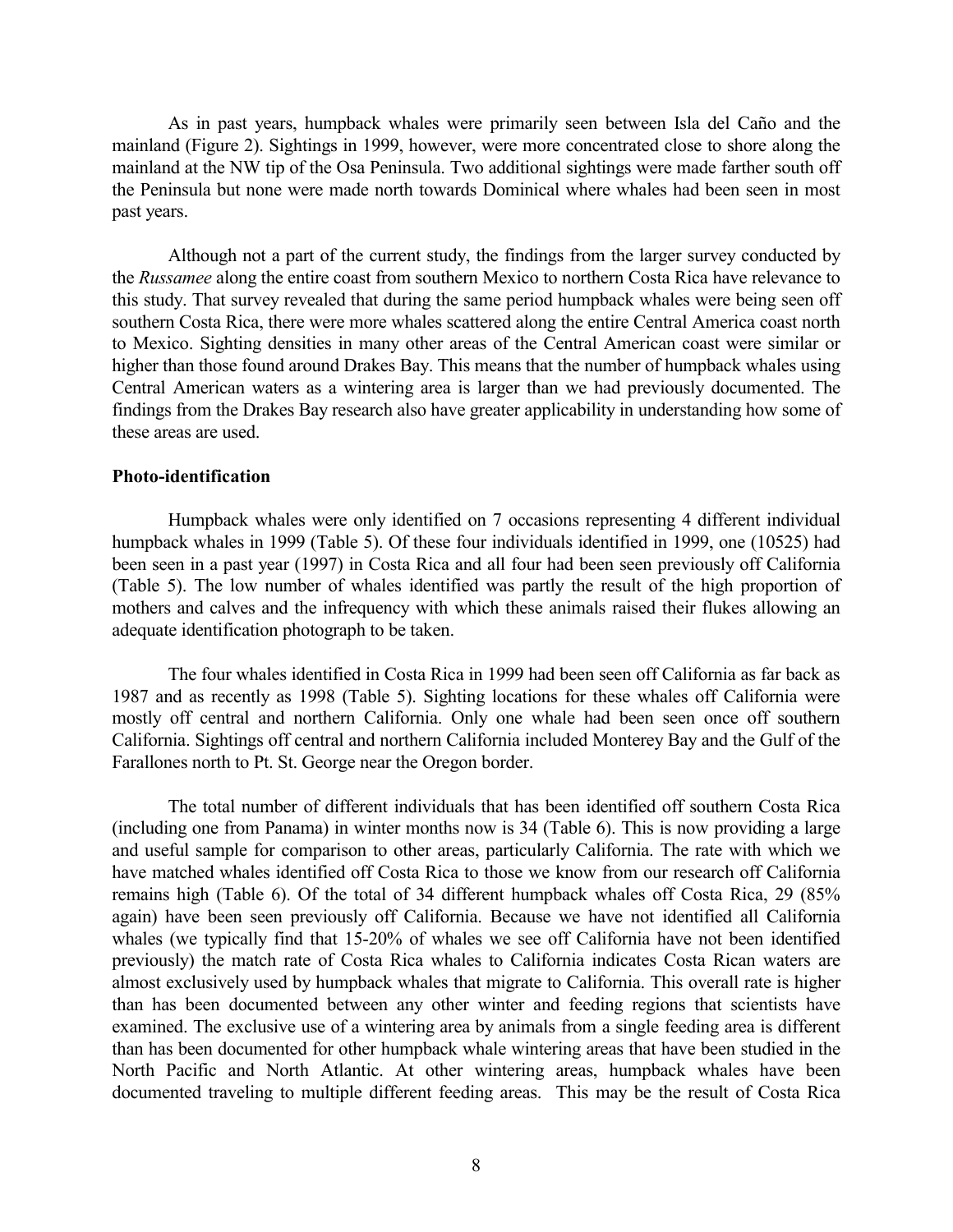<span id="page-8-0"></span>being the farthest south wintering area for North Pacific humpback whales and California being the most southern feeding area.

A surprising finding was that whales identified in different wintering areas showed a preference for where they were seen feeding off California. Whales identified in Costa Rica were more likely to feed off southern California then northern California while whales that were known to have wintered in Mexico were more likely to be seen feeding off northern California than southern California. This pattern was apparent in our overall matches (Calambokidis *et al.* In press) although not necessarily from the small 1999 sample alone. Although humpback whales are clearly capable of extremely long migrations, it appears that those wintering off Costa Rica, the southernmost wintering areas for North Pacific humpback whales, are more likely to seek feeding areas that are farther south and do not require as long a migration.

Some of the matches between California and Costa Rica provide insight into the transit times and migration distances of these whales. Two of the whales seen in 1999 in Costa Rica had been seen in the late summer or fall of the previous year off California. One of these sets a new distance record for the migratory distance covered by these whales from Costa Rica. ID 11243 was seen on 6 October 1998 off Pt. St. George at the Oregon/California border and was resighted in Costa Rica on 6 February 1999. This represents a minimum straight-line distance of 5,427 km in 4 months. This is more impressive given that the distance traveled was likely much greater and the interval probably much shorter than we documented. The shortest transit time we have documented in any year was a whale we saw off northern California on 1 December 1995 (one of our last surveys of the season) that we saw a mere 56 days later on 26 January 1996 during our first survey off Costa Rica. The straight-line distance between these two points is 5,200 km. Even in this case the actual transit was probably shorter in time and longer in distance than this indicates; this whale likely stayed longer off California, arrived earlier off Costa Rica, and may have traveled to other areas than revealed by our observations. As coincidental as this pair of sightings seems, we have had several other resightings of the same whale thousands of miles away just a few months apart.

#### **Humpback whale song**

Once again in 1999, we frequently heard humpback whale singing and obtained recordings on six occasions (Tables 4 and 7). Humpback whales are known for their complex songs, heard primarily on the breeding grounds. Only the males sing the songs, and whales sing a similar song from a region each year. On 52 of the 238 (21%) times we deployed the hydrophone in 1999, we heard singing at a rate similar to findings in past years (Table 4). This is consistent with the conclusion that the higher number of whales seen in 1999 was the result of more mothers and calves and not a reflection of an increase in males that produce the song.

The locations where singing was heard in 1999 generally agreed with the locations of sightings (Figure 3). Song was primarily heard in a region stretching from around Isla de Caño to Drakes Bay (Figure 3). Singing was also heard near where a humpback was spotted along the south side of the Osa Peninsula and up north of Dominical. In 1996 and 1997 but not 1998, we also heard singing north off Isla Ballena and Dominical. This is a region where we have seen whales in past years (Figure 2) but did not in 1999, although the singing confirms there were whales there in 1999.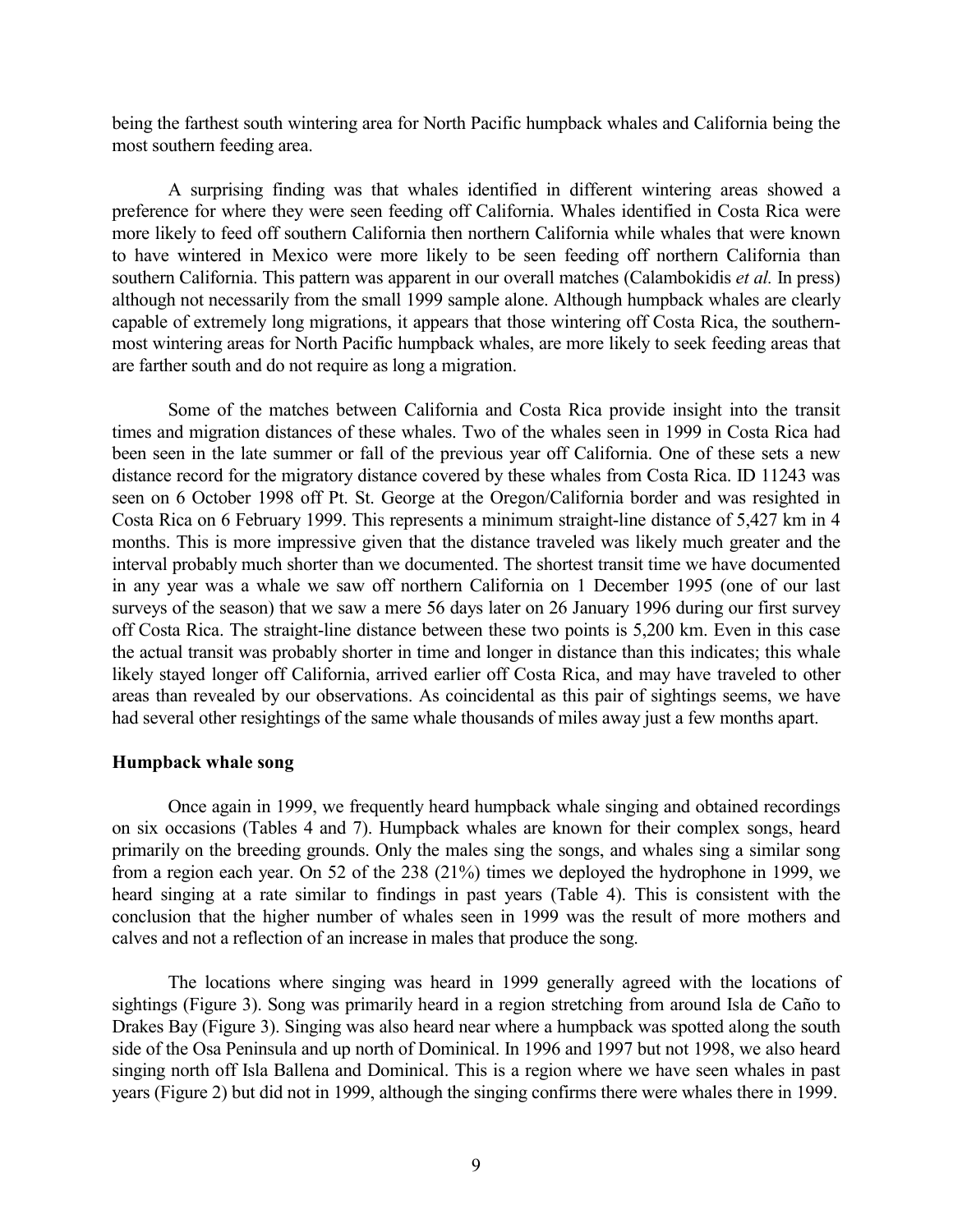<span id="page-9-0"></span>On two occasions the identity of singers was determined and recordings obtained (Table 7). Both are therefore likely males and their known sex will help in interpreting their behavior in the future. One was already known to be a male from a skin biopsy off California. To date, all the known sex animals we have positively documented returning multiple years have been males. It is hard to conclude much about females because we see them less often and especially for mothers with calves, have had trouble getting identification photographs.

We also successfully obtained recordings of humpback whale songs on six occasions in 1998 (Table 7) and three of these were excellent recordings on high-quality Digital Audio Tape (DAT). This provides a major addition to our growing library of recordings of songs off Costa Rica (Table 7). With this library, we will be able in the future to examine patterns of song change over time and similarities with recordings made in other wintering areas.

#### **Other marine mammals**

Besides humpback whales, three other species of marine mammals, all species of dolphin, were documented during the surveys in 1999 (Table 8). These sightings were particularly valuable because of the limited information available on marine mammals off Costa Rica. One of these sightings was of spinner dolphin, a species we had not seen in past years. With that sighting, we have documented 11 different species of marine mammals in our study area from 1996 to 1999 (Table 7). A brief summary of each species is provided below.

#### *Large baleen whale sighting*

No large baleen other than humpback whale was seen in 1999. A single Bryde's whale was seen on 26 January 1998. It was observed along the south side of the Osa Peninsula and was swimming south. This medium-size whale is in the same family (Balaenopteridae) as humpback whales. Unlike most other baleen whales, it is generally confined to warmer tropical and temperate waters. It was identified by its streamlined shape, smaller size (30-40 ft), and three head ridges. This was our first sighting of this species in our research, although its occurrence in this region is not surprising. The only other species of baleen whale, besides humpback and Brydes whales, seen in our research, was a single sighting of a likely fin whale in 1997.

### *Toothed whales*

Two sightings of groups of 5 and 30 false killer whales were made in 1998 on 27 and 29 January. On both occasions we got very close looks because they approached the boat to bowride. One whale dove down out of our sight, and then resurfaced with a red rockfish in its mouth. It carried the fish around in its mouth and passed it to another animal nearby. False killer whales were also seen once in 1996. Two of the sightings (one in 1996 and one in 1998) were made on the west side of Isla del Caño while the other sighting (in 1998) was off Drakes Bay (Figure 5). This species has been reported frequently in Golfo Dulce and off Isla de Coco in Costa Rica (Acevedo-Gutierrez *et al.* 1997). Local naturalists reported frequently sighting pilot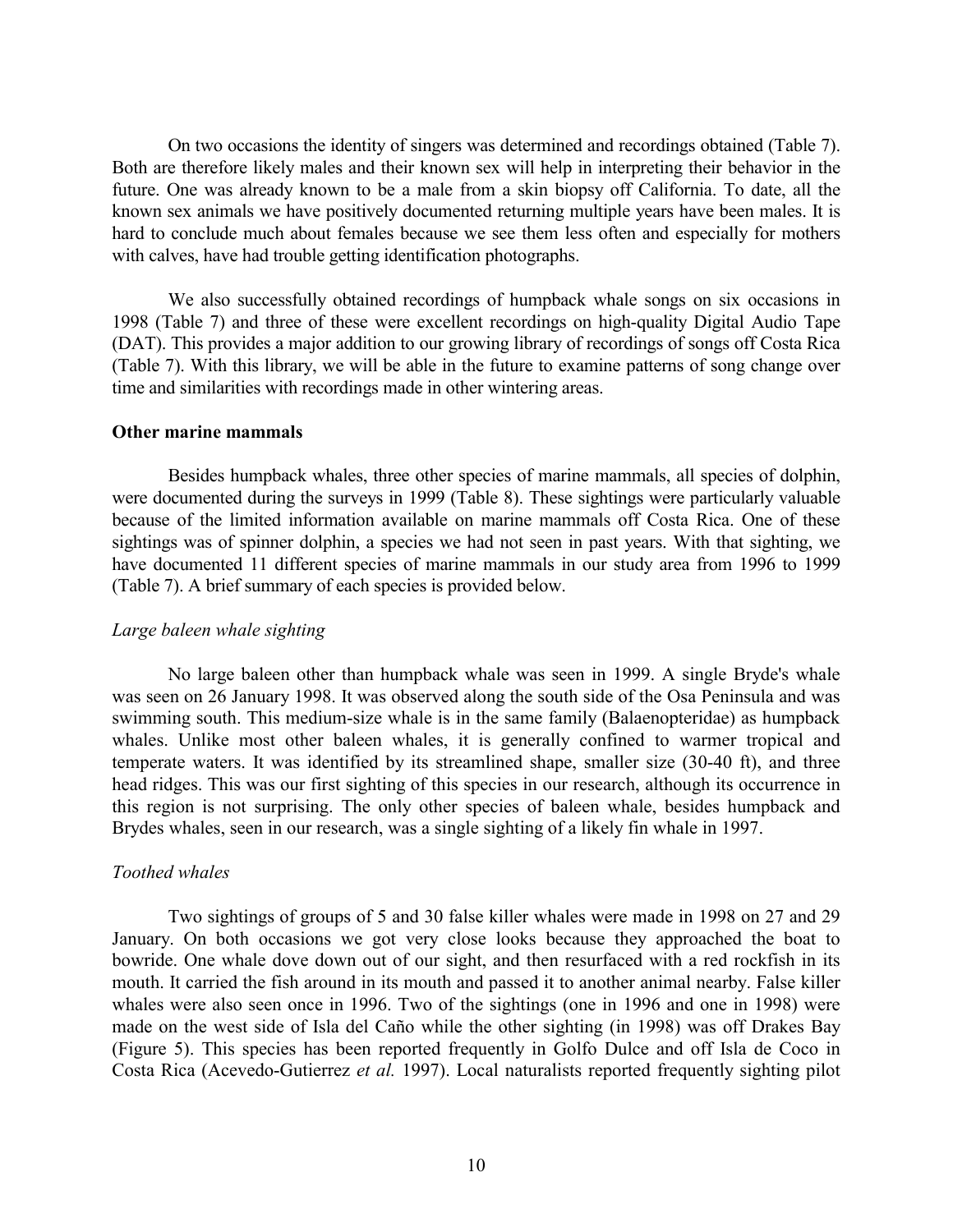<span id="page-10-0"></span>whales in the study area. We never encountered pilot whales in our surveys and suspect at least some sightings of false killer whales may be mistakenly identified as pilot whales.

Sperm whales and killer whales, which had been seen in 1996 and 1997 (Table 7, Figure 5), respectively, were not seen in 1998. Sperm whales primarily inhabit deeper offshore waters, where we saw them in 1996. Our surveys are usually in shallower waters with the exception of a few segments just barely off the shelf edge so the infrequent sightings of this species is to be expected.

#### *Dolphin species*

Five dolphin species have been seen during the study, three of them in 1999. Spotted dolphins were by far the most frequently seen marine mammal species in our surveys accounting for 154 sightings of 2,368 animals over the four seasons of study. The number of sightings and animals seen in 1999 was higher than previous years. The distribution of spotted dolphin sightings reveals they were seen throughout the area we surveyed. Highest concentrations of sightings were surrounding Isla del Canos and off the west edge of the Osa Peninsula.

Bottlenose dolphins were also seen all four years and throughout the study area (Table 7). They were not as commonly seen around Isla del Canos and many of our sightings came around the periphery of our primary survey area. A quarter of the sightings of bottlenose dolphins were made during our few surveys out to the shelf edge northwest of our primary study area suggesting this is a better habitat for this species than the principal areas we surveyed. Bottlenose dolphins were also seen in Golfo Dulce during some of the trips we made there. Group sizes were generally small.

A number of other species have only been sighted in single years. One dolphin species, spinner dolphins, were seen for the first time in our study in 1999. This is a fairly common dolphin known to occur in this region but we had been unable to positively identify it in past surveys. Several other species not seen in 1999 have only been seen in one previous year. A group of approximately 50 common dolphins were seen during one of our few surveys off the continental shelf edge at the northwest tip of our survey coverage on 12 February 1998. This species is relatively common in offshore waters of the eastern tropical Pacific but had not been seen in the areas of our surveys. We also had our first sighting of rough-toothed dolphins in 1998. A group of 20 rough-toothed dolphins was seen on 5 February SW of Dominical. Photographs taken during the sighting clearly showed the absence of a crease between the melon and beak, indicative of this species. Rough-toothed dolphins are considered relatively uncommon throughout most of their tropical range (Leatherwood and Reeves 1983).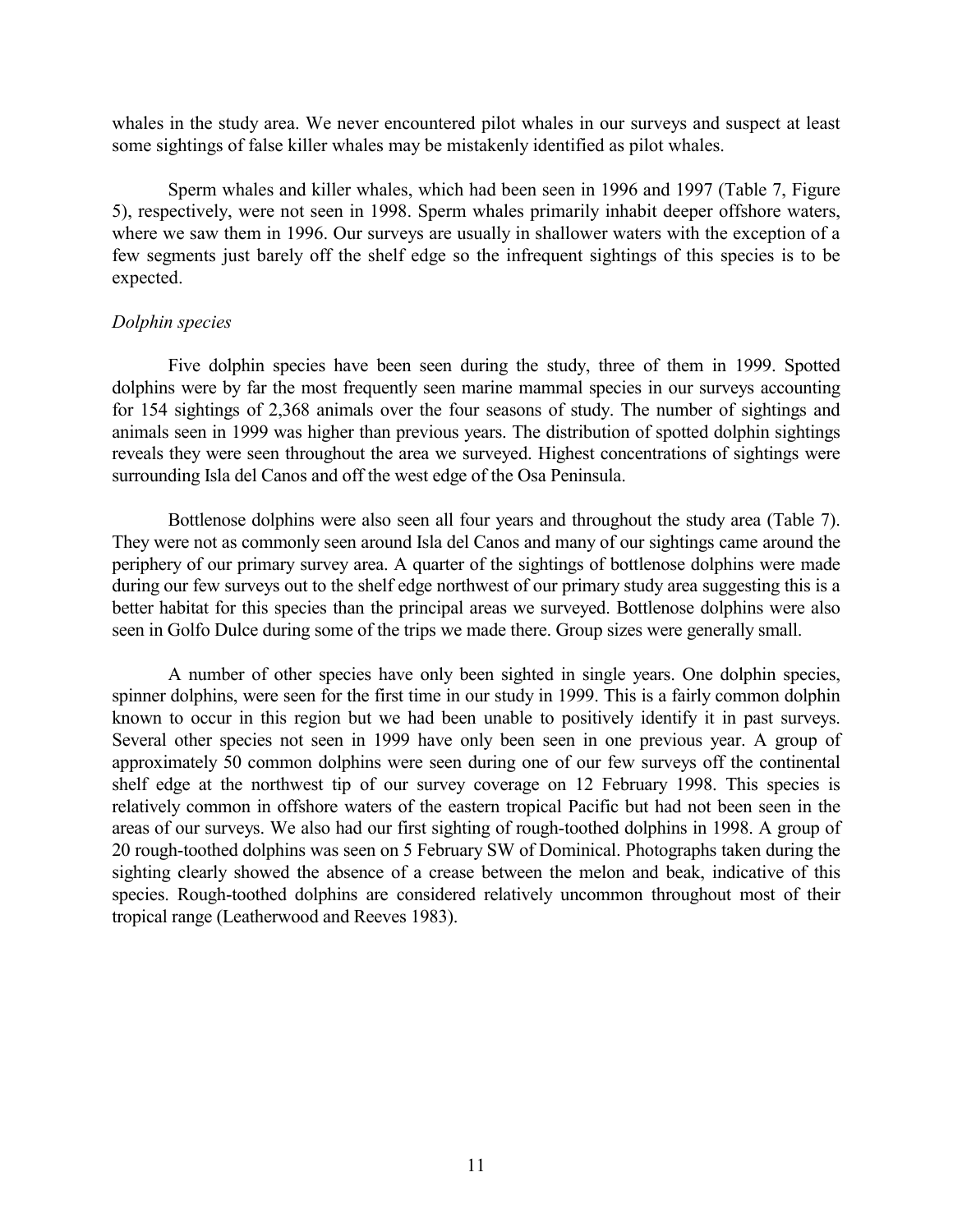# **CONCLUSIONS**

<span id="page-11-0"></span>Principal findings of the research have included:

- Humpback whales regularly use Costa Rican waters as a calving and breeding area with sightings of mother-calf pairs, pregnant females, and singing males.
- The number of animals and especially mothers and calves varied among years with a high number present in 1999.
- North Pacific humpback whales migrate farther south than previously known.
- Our study area is used by a small group of humpback whales many of which return in multiple years to this area.
- Humpback whales from this region are almost exclusively animals that use the California feeding area.
- A total of 11 marine mammal species were documented in Costa Rican coastal waters and provided some of the first details of these species in these waters.

This information will be valuable in protecting and managing marine mammals in Costa Rica. Tourism in Costa Rica has increased dramatically over the last 20 years, especially with visitors interested in terrestrial and marine wildlife. An expansion of resorts and tourist activities in Drakes Bay has occurred over the four years of this research. With these increasing activities and interest in whales and marine mammals, it is important we learn more about the populations of many of these species to be better to protect them and educate people.

The findings of the research off southern Costa Rica have gained a particular value in the context of our larger survey of Central American waters conducted with the schooner *Russamee*. That study revealed that large portions of the Central American coast are used as a wintering ground for humpback whales. This could mean this area collectively represents a wintering ground for far more humpback whales than we have suspected in the past. Detailed information in this broader region has only been gathered off southern Costa Rica, so this information provides an important insight into how whales use this larger area.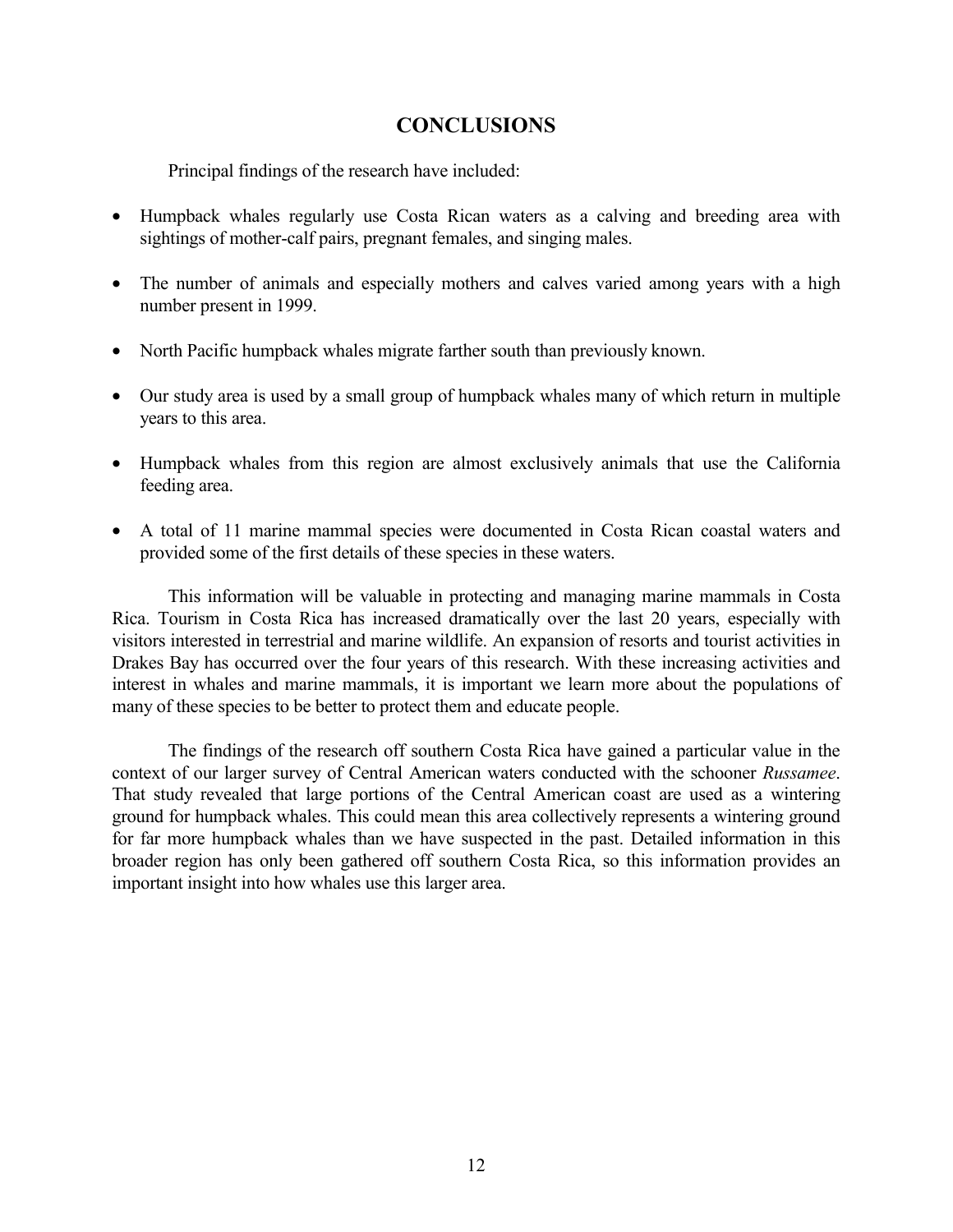# **ACKNOWLEDGMENTS**

<span id="page-12-0"></span>This research was supported by Oceanic Society Expeditions and Elderhostel; Birgit Winning, Silke Schroeder, Randi Reiremo, Sherri Shannon, and Mary-Jane Schramm at Oceanic Society arranged many of the logistics for the field base. We are grateful to those who made this research possible, especially the dedicated volunteers and all of the folks at Drake Bay Wilderness Camp. Herbert, Marleny, and Fernando of Drake Bay Wilderness Camp provided logistical help and support. Boat captains with Drakes Bay provided skillful driving as well as assistance with sightings, especially Roger, Alex, and Omar. Marco Saborio provided logistical support and sighting information. John Tresemer provided sighting information. Mary-Jane Schramm provided helpful comments on an earlier draft of this report. We thank these people and organizations.

For the 1999 research we especially want to thank the Trip Leaders, Izzy Szczepaniak and Heather Harding, who did an excellent job leading the research and the Elderhostel volunteers who participated in the two teams. Research team volunteers in 1999 were as follows:

| Trip 1: 25 January to 1 February 1999 | Trip 2: 1 to 8 February 1999 |
|---------------------------------------|------------------------------|
| Gerry and George Coon                 | Gerry and George Coon        |
| George and Carol Nichols              | Marcia Blacklin              |
| Don Horst                             | Bobbie and Jack Keables      |
| <b>Bill and Terry Kenney</b>          | John Lukaszewicz             |
| Dick Kraeuter                         | Lynn Kershner                |
| Pat Horlacher                         | Betty and Tom Schmoyer       |
| Dale and Carol English                | Dick and Rachel Paull        |
| Marvin and Maxine Turbeville          | Greg and Jan Zelewski        |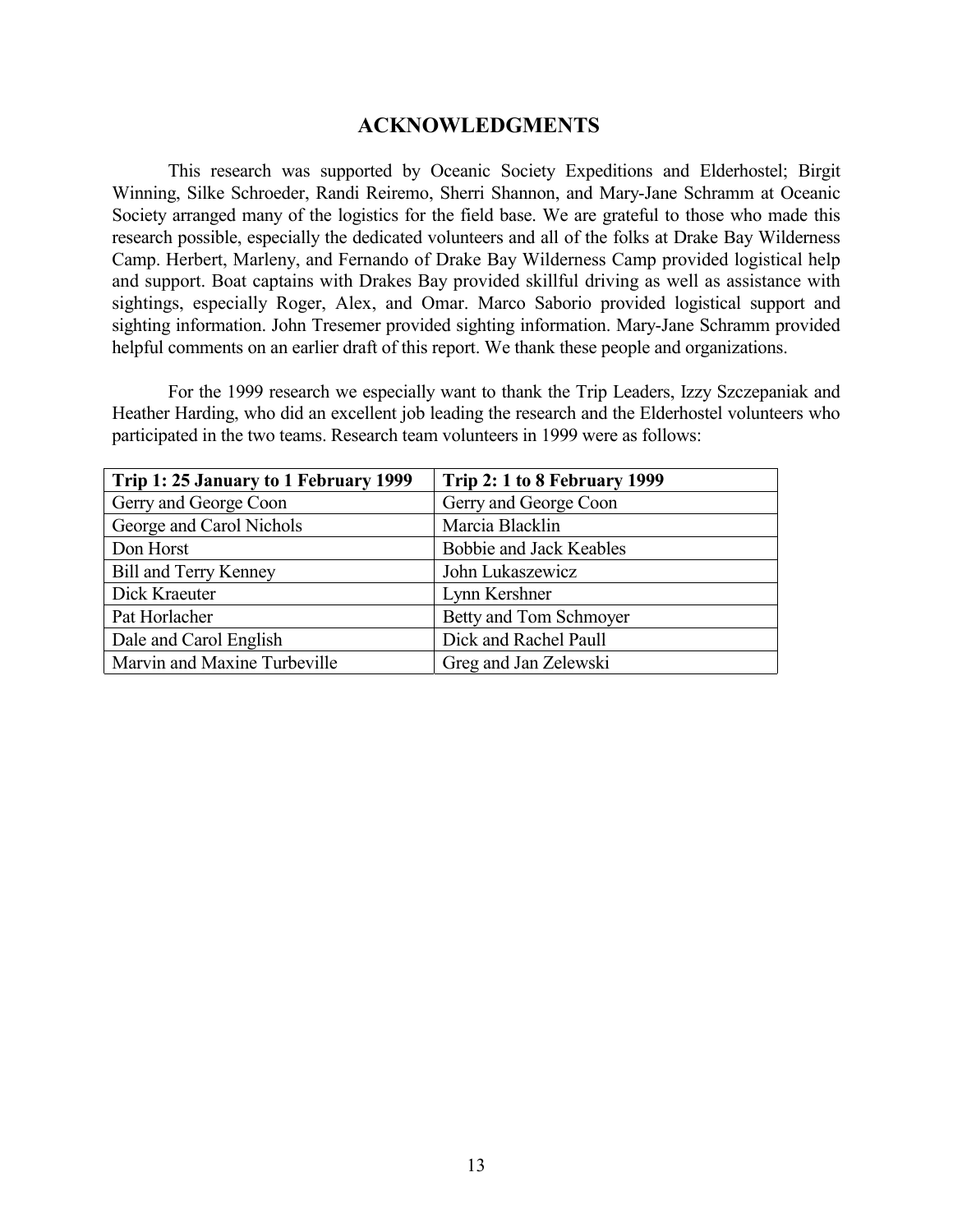### **REFERENCES**

- <span id="page-13-0"></span>Acevedo, A. and A. Smultea. 1995. First records of humpback whales including calves at Golfo Dulce and Isla del Coco, Costa Rica, suggesting geographical overal of northern and soutehrn hemisphere populations. Marine Mammal Science 11:554-560.
- Acevedo-Guierrez, A., B. Brennan, P. Rodriguez, and M. Thomas. 1997. Resightings and behavior of false killer whales (*Pseudorca crassidens*) in Costa Rica. Marine Mammal Science 13:307-314.
- Calambokidis, J., G.H. Steiger, J.R. Evenson, K.R. Flynn, K.C. Balcomb, D.E. Claridge, P. Bloedel, J.M. Straley, C.S. Baker, O. von Ziegesar, M.E. Dahlheim, J.M. Waite, J.D. Darling, G. Ellis, and G.A. Green. 1996a. Interchange and isolation of humpback whales off California and other North Pacific feeding grounds. Marine Mammal Science 12:215- 226.
- Calambokidis, J., K. Rasmussen, G.H. Steiger. 1996b. Humpback whales and other marine mammals off Costa Rica. Report of research during Oceanic Society/Elderhostel expeditions in 1996. Report to Oceanic Society Expeditions, San Francisco, California.
- Calambokidis, J., K. Rasmussen, and G.H. Steiger. 1998. Humpback whales and other marine mammals off Costa Rica, 1996-98. Report on research during Oceanic Society Expeditions in 1998 in cooperation with Elderhostel volunteers. Cascadia Research, 218½ W Fourth Ave., Olympia, WA 98501
- Calambokidis, J., T. Chandler, K. Rasmussen, G.H. Steiger, and L. Schlender. 1999. Humpback and blue whale photographic identification research off California, Oregon, and Washington in 1998. Final report to Southwest Fisheries Science Center, Olympic Coast National Marine Sanctuaries, and University of California at Santa Cruz. Cascadia Research, 2181/2 W Fourth Ave., Olympia, WA 98501. 35pp.
- Calambokidis, J., G.H. Steiger, K. Rasmussen, J. Urbán R., K.C. Balcomb, P. Ladrón de Guevara P., M. Salinas Z., J.K. Jacobsen, C.S. Baker, L.M. Herman, S. Cerchio and J.D. Darling. In Press. Migratory destinations of humpback whales that feed off California, Oregon and Washington. *Marine Ecology Progress Series*.
- Calambokidis, J., Steiger G.H., Straley, J.M., Herman, L.M., Cerchio, S., Salden, D.R., Urbán R., J., Jacobsen, J.K., von Ziegesar, O., Balcomb, K.C., Gabriele, C.M., Dahlheim, M.E., Uchida, S., Ellis, G., Miyamura, Y., Ladron de Guevara P., P., Yamaguchi, M., Sato, F., Mizroch, S.A., Schlender, L., Rasmussen, K. and Barlow, J. In Press. Movements and population structure if humpback whales in the North Pacific Basin. *Marine Mammal Science*.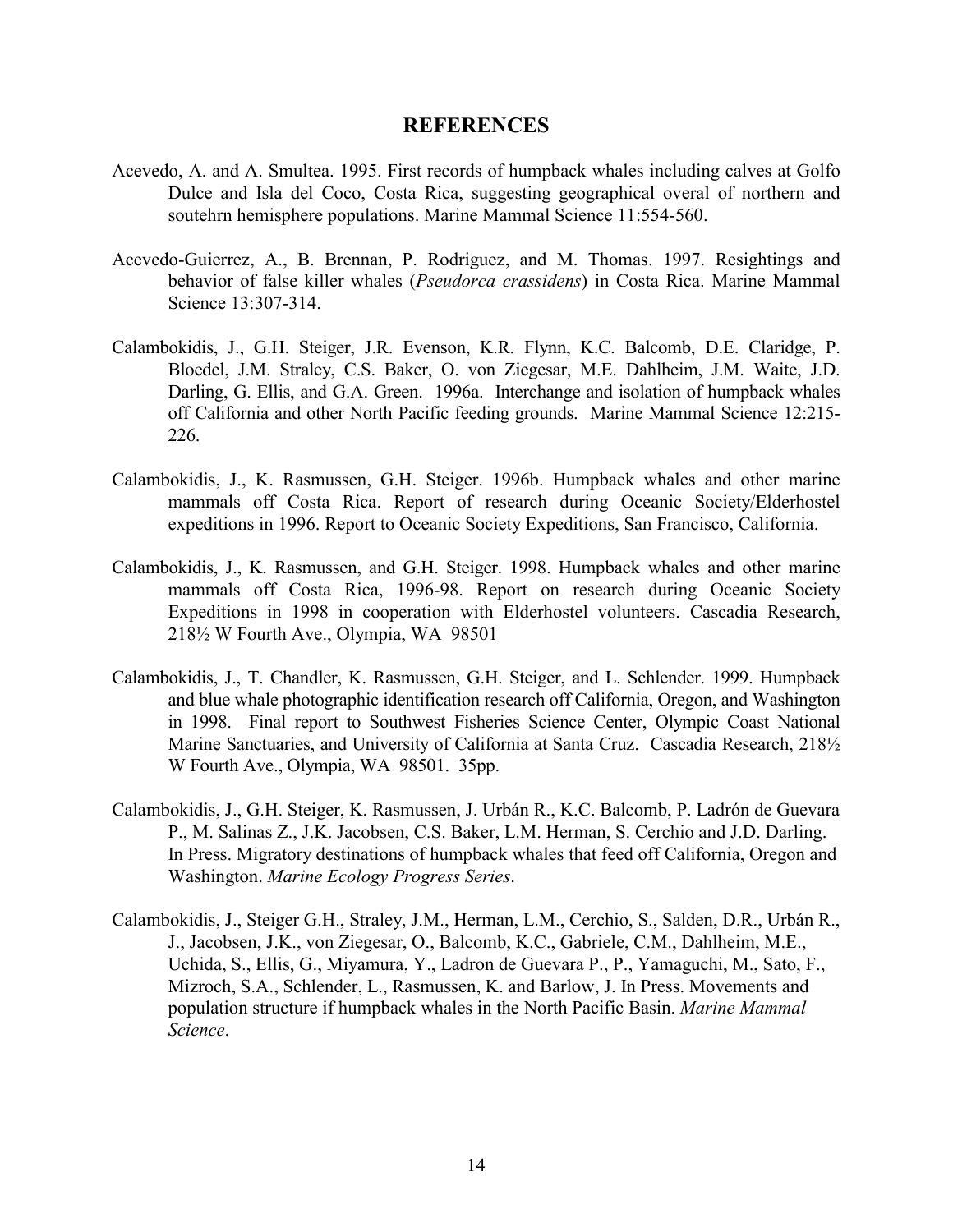- Gerrodette, T. and D.M. Palacios. 1996. Estimates of cetacean abundance in EEZ waters of the eastern tropical Pacific. Administrative Report LJ-96-10, Southwest Fisheries Science Center, La Jolla, California.
- Leatherwood, S, and R.R. Reeves. 1983. The Sierra Club handbook of whales and dolphins. Sierra Club Books, San Francisco, CA. 302pp.
- Matilla, D.K. and P.J. Clapham. 1989 Humpback whales , *Megaptera noaeanglae*, and other cetaceans on Virgin Bank and the in the northern Leeward Islands, 1985 and 1986. Canadian Journal of Zoology 67:2201-2211.
- Matilla, D.K., P.J. Clapham, O. Vasquez, and R.S. Bowman. 1994. Occurrence, population composition, and habitat use of humpback whales in Samana Bay, Dominican Republic. Canadian Journal of Zoology 72:1898-1907.
- Mizroch, S. A., D. Glockner-Ferrari, D. Salden, H. Bernard, J. Mobley, and L. Baraff. 1996. Report of a pilot study to estimate abundance, within-season residency, and rate and direction of movement of humpback whales in Hawaiian waters, Winter 1995. Pages 131-161 *in* Annual reports of research carried out on the population biology of marine mammals by the National Marine Mammal Laboratory, Seattle, WA.
- Rasmussen, K., G.H. Steiger, J. Calambokidis. 1995. Evidence of a humpback whale wintering area off Costa Rica. pp. 93 in: Abstracts Eleventh Biennial Conference on the Biology of Marine Mammals, Orlando, Florida, 14-18 December 1995. Society for Marine Mammalogy, Lawrence, KA.
- Steiger, G.H., J. Calambokidis, R.Sears, K.C. Balcomb, and J.C. Cubbage. 1991. movement of humpback whales between California and Costa Rica. Marine Mammal Science 7:306- 310.
- Steiger, G.H. and J. Calambokidis. In Press. Reproductive rates of humpback whales off California. *Marine Mammal Science.*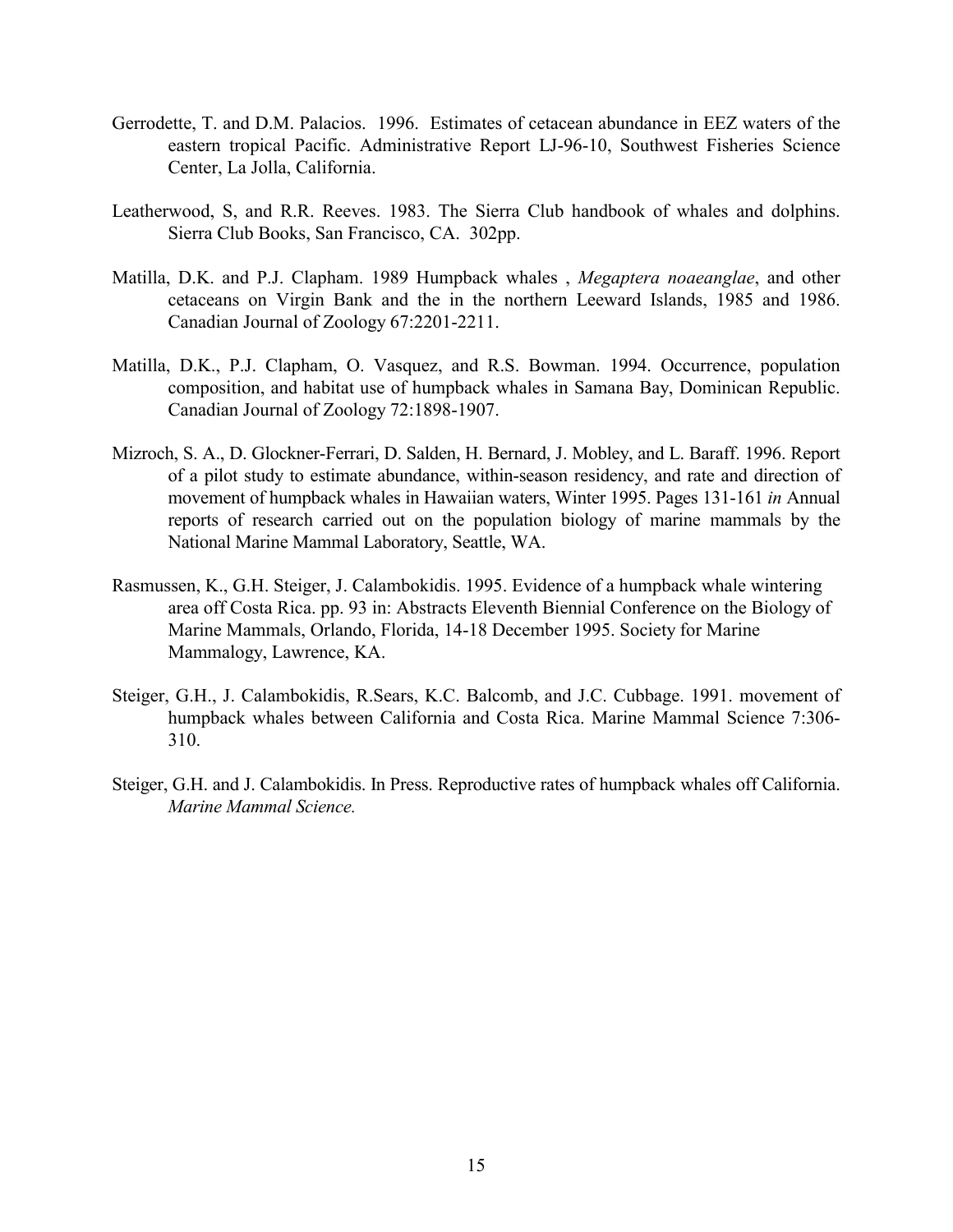# **LIST OF TABLES AND FIGURES**

# <span id="page-15-0"></span>**FIGURES**

- 1- Survey effort by year
- 2- Humpback sighting locations by year
- 3- Locations of hydrophone deployment, songs, and recordings in 1999

# **TABLES (in attached Excel file with Tables on separate sheets)**

- 1- Dates and times of boat surveys in 1999 including humpback sightings
- 2- Summary of survey effort and humpback sightings for 1996-99
- 3- Group sizes of humpback whales seen off Costa Rica, 1996-99
- 4- Water temperature and results of hydrophone deployment by year, 1996-99
- 5- IDs and sighting histories of humpback whales identified in 1999
- 6- Proportion of whales matching California and accumulation of IDs through 1999
- 7- Recordings of humpback whale song in 1999
- 8- Sightings of all species by year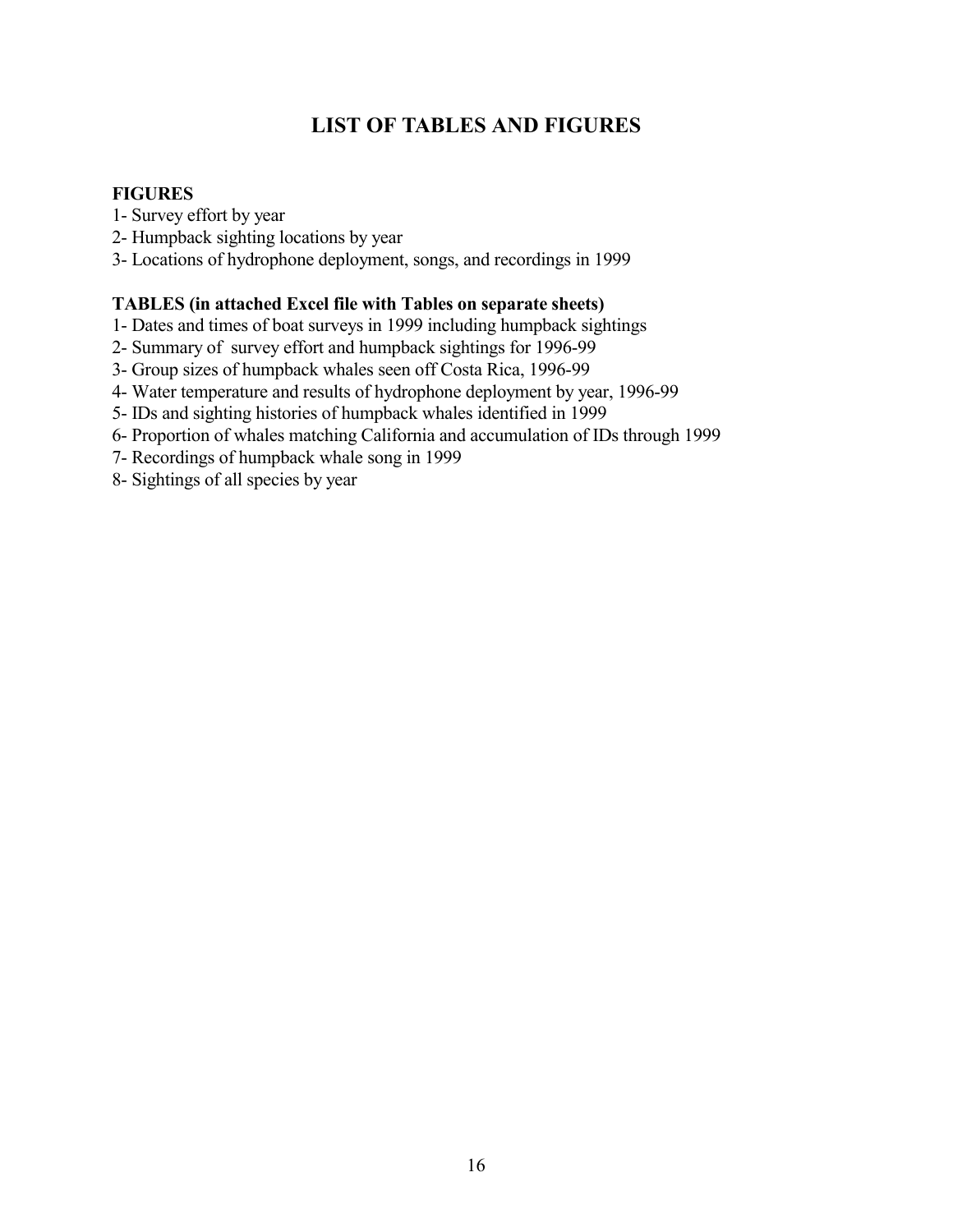

Figure 1. Locations of survey effort by year, 1996-99.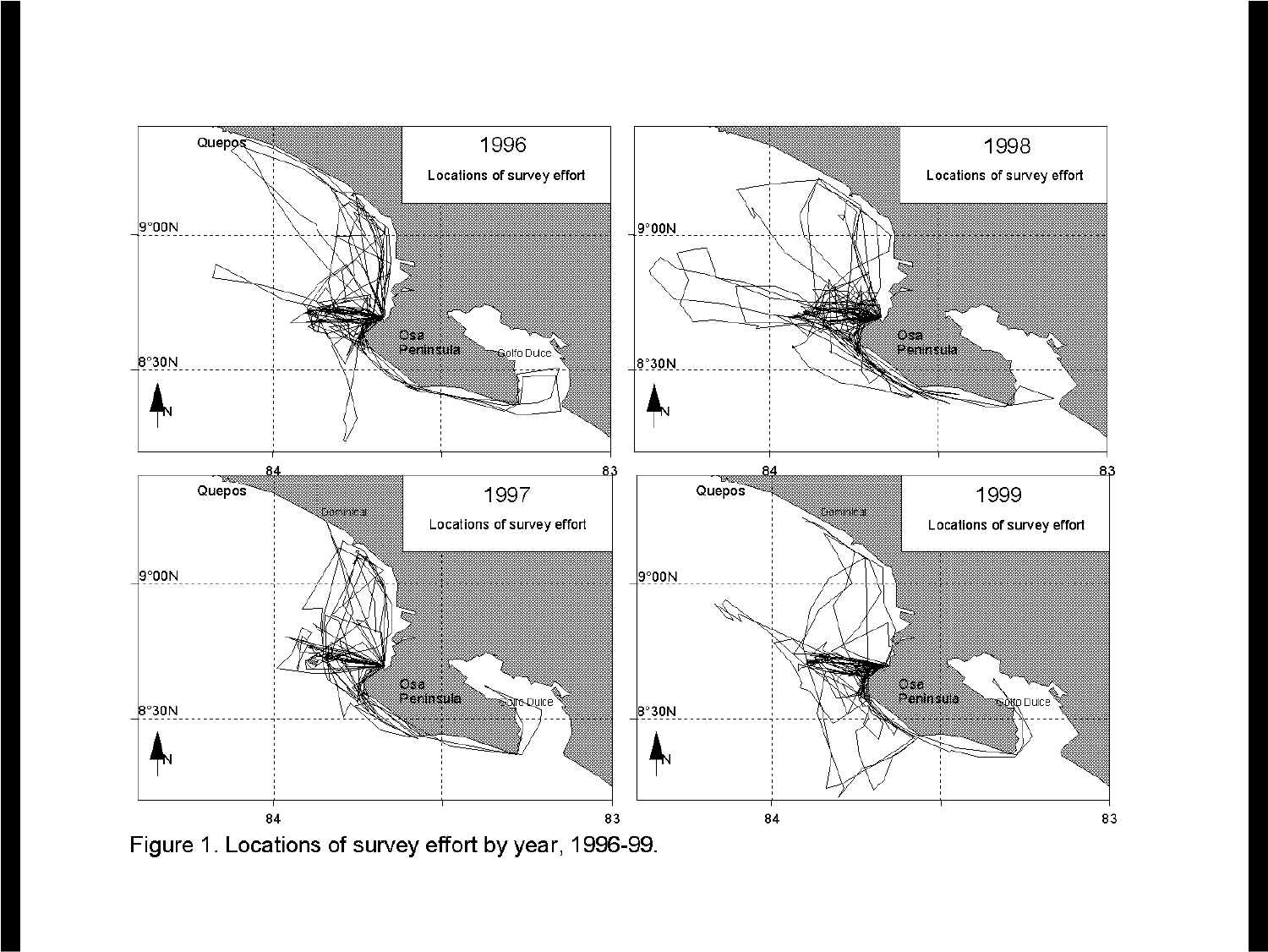

Figure 2. Locations of humpback whale sightings by year, 1996-99.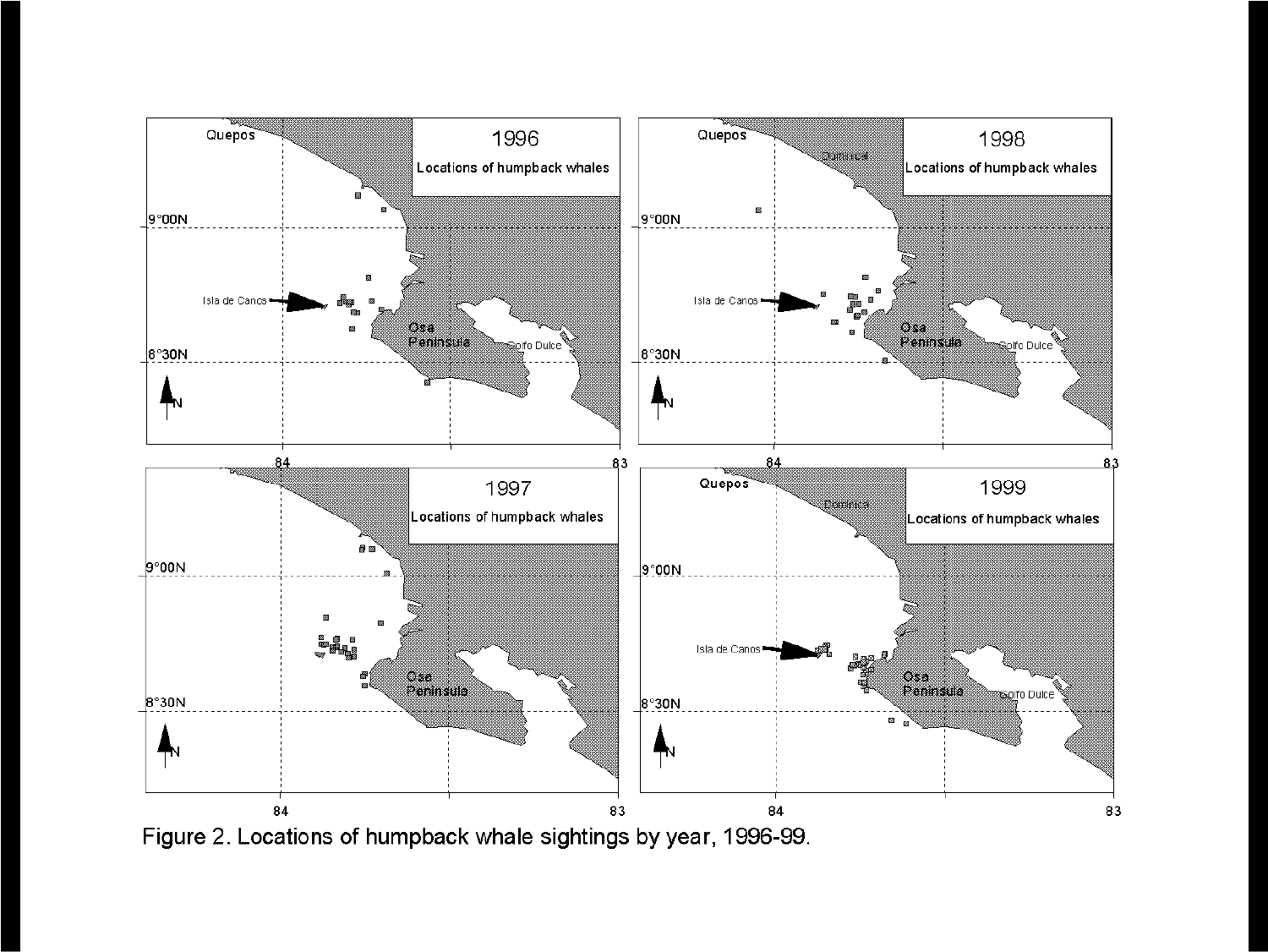

Figure 3. Locations that hydrophones were deployed and results in 1999.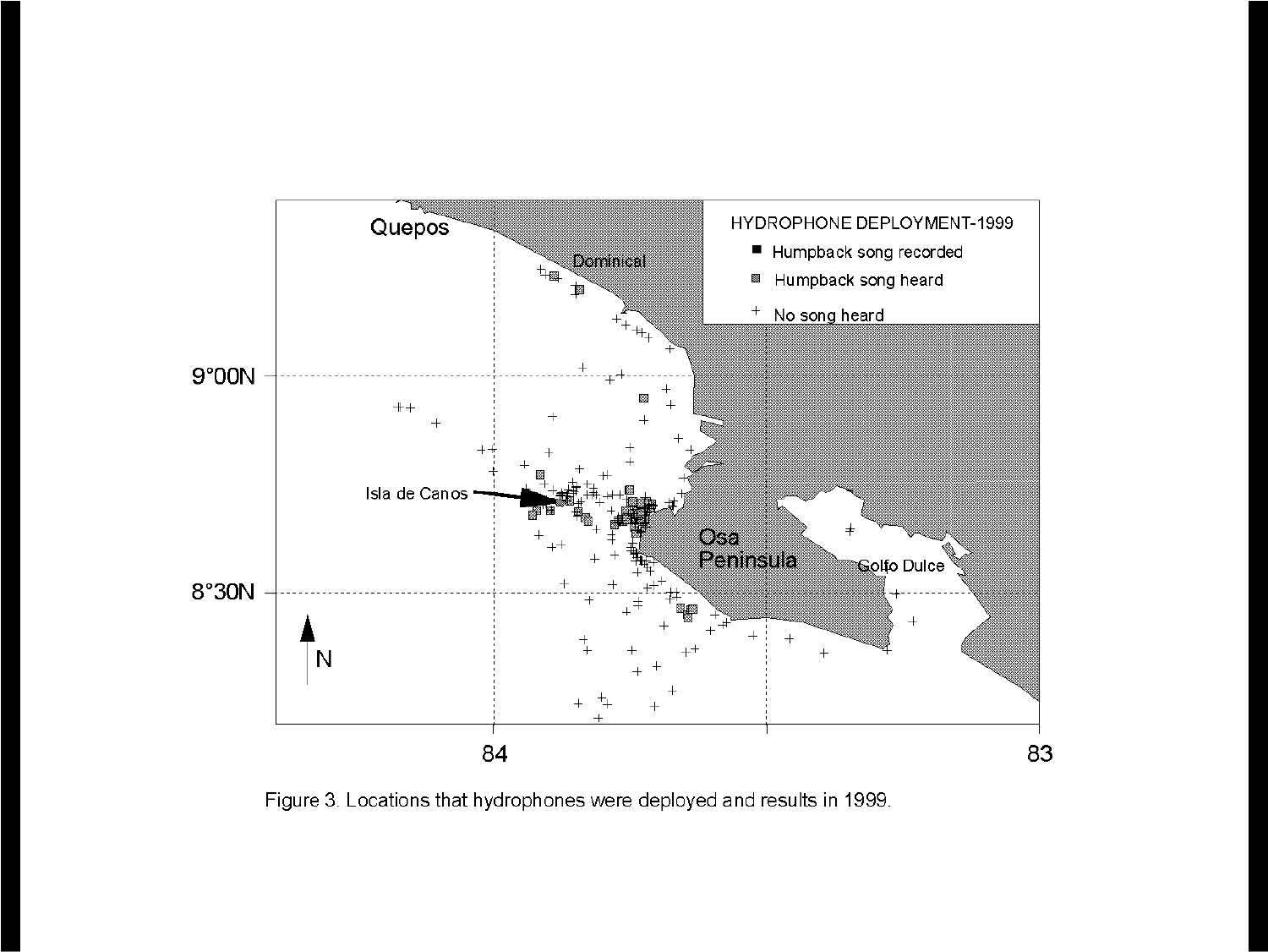|             |              |       | <b>Time</b> | Mn                      | #                | Other   |                                                                         |
|-------------|--------------|-------|-------------|-------------------------|------------------|---------|-------------------------------------------------------------------------|
| <b>Date</b> | Leader Start |       | End         | seen                    | $\mathbf{ID}$    | species | <b>Comments</b>                                                         |
| 26-Jan-99   | HH           | 16:15 | 17:10       | $\overline{4}$          | $\boldsymbol{0}$ | Sa      | 1 mother/calf pair, calf breaching                                      |
| 27-Jan-99   | HH           | 8:15  | 17:03       | 3                       | $\mathbf{1}$     | Sa      | singing heard                                                           |
|             | IS           | 8:21  | 16:35       | $\overline{0}$          | $\boldsymbol{0}$ | Sa      |                                                                         |
| 28-Jan-99   | HH           | 8:10  | 18:15       | 2                       | $\overline{0}$   | Sa      | singing heard, breaching humpback                                       |
|             | IS           | 8:15  | 16:14       | 2                       | $\boldsymbol{0}$ | Sa      |                                                                         |
| 30-Jan-99   | HH           | 8:13  | 16:12       | -1                      | $\mathbf{0}$     | Sa      | singing heard                                                           |
|             | IS           | 8:16  | 17:25       | $\overline{\mathbf{0}}$ | $\overline{0}$   | Sa      | singing heard                                                           |
| 31-Jan-99   | HH           | 8:01  | 16:40       | $\overline{4}$          | 1                | Sa      | 1 mother/calf/escort pair, calf breaching and spyhopping, singing heard |
|             | IS           | 8:10  | 16:41       | $\overline{4}$          | $\overline{0}$   | Sa      | 1 mother/calf/escort pair, calf breaching and spyhopping, singing heard |
| 3-Feb-99    | HH           | 8:12  | 16:45       | 2                       | $\mathbf{0}$     | Sa      | 1 mother/calf pair                                                      |
|             | <b>IS</b>    | 8:08  | 16:04       | $\mathbf{0}$            | $\overline{0}$   | Sa      | singing heard                                                           |
| 4-Feb-99    | HH           | 7:50  | 16:30       | 6                       |                  | Sa      | 2 mother/calf pairs                                                     |
|             | IS           | 8:11  | 17:50       | $\tau$                  | 1                | Sa      | 3 mother/calf pairs, breaching                                          |
| 5-Feb-99    | IS           | 16:00 | 16:00       | 2                       | $\boldsymbol{0}$ |         | On route to Corcovado mother/calf pair seen                             |
| 6-Feb-99    | HH           | 7:50  | 17:08       | $\overline{4}$          | 1                | Sa, Ud  | 1 mother/calf/escort, breaching seen                                    |
|             | IS           | 7:50  | 17:15       | 5                       | $\overline{0}$   | Sa, Tt  | 1 mother/calf/escort, one mother/calf                                   |
| 7-Feb-99    | HH           | 7:45  | 16:50       | 9                       | $\overline{0}$   | Sl, Sa  | 4 mother/calf pairs seen, friendly encounter with 1 mother/calf pair    |
|             | <b>IS</b>    | 7:02  | 15:55       | 5                       | $\overline{0}$   | Sa, Tt  | 1 mother/calf pair, 1 mother/calf/escort                                |

Table 1. Dates and times boat surveys were conducted out of Drake Bay, Costa Rica, with number of humpbacks and other species seen in 1999.

Mn-humpback whale, Sa-spotted dolphin, Tt-bottlenose dolphin, Sl-spinner dolphin, Ud-unidentified dolphin,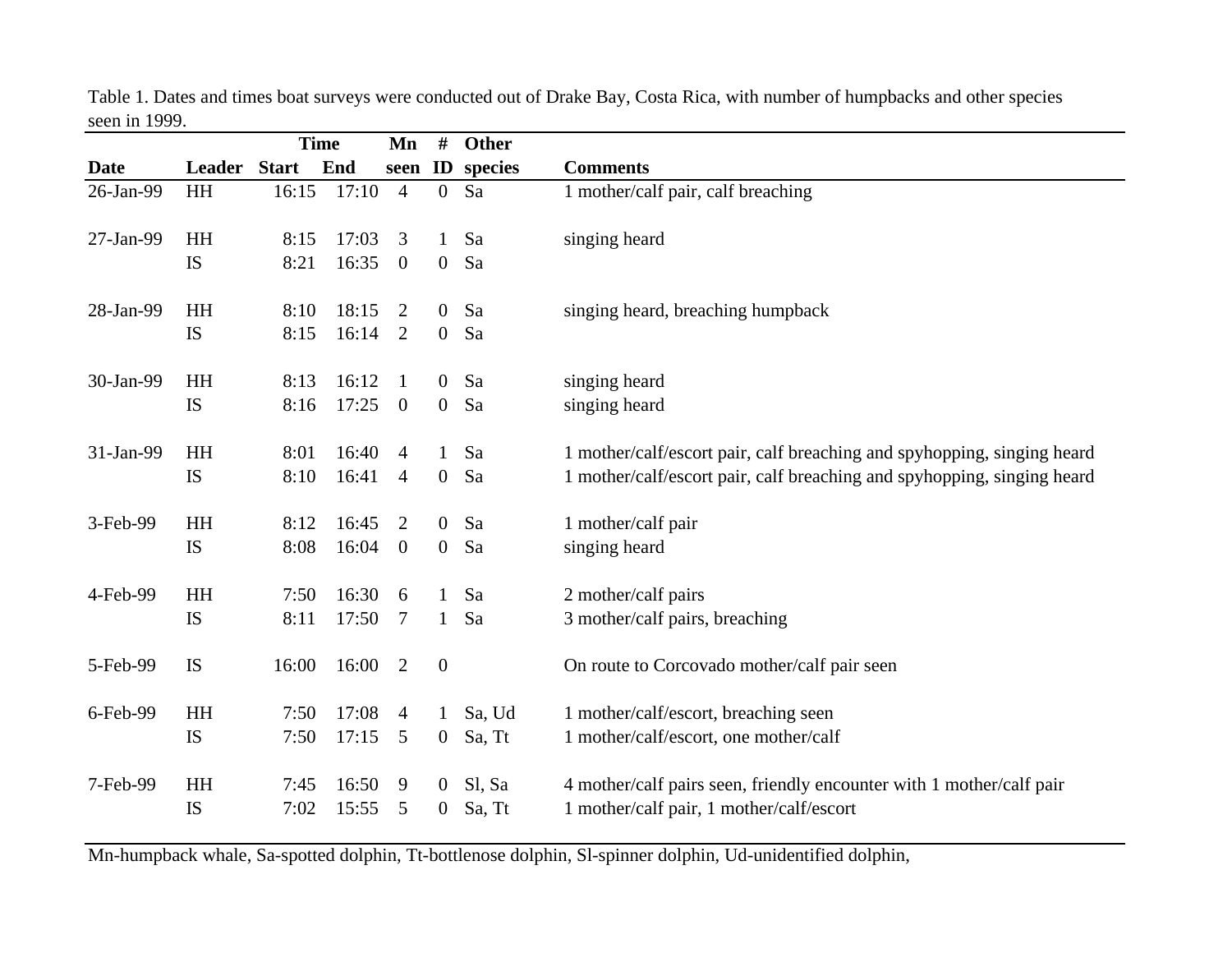|                                |           | Year     |           |          |       |  |  |  |
|--------------------------------|-----------|----------|-----------|----------|-------|--|--|--|
|                                | 1996      | 1997     | 1998      | 1999     |       |  |  |  |
| <b>Survey effort</b>           |           |          |           |          |       |  |  |  |
| Start date                     | $26$ -Jan | $31-Jan$ | $24$ -Jan | $27-Ian$ |       |  |  |  |
| End date                       | 16-Feb    | 14-Feb   | 18-Feb    | 7-Feb    |       |  |  |  |
| Days with surveys              | 15        | 10       | 15        | 10       | 50    |  |  |  |
| Total boat surveys             | 26        | 18       | 27        | 18       | 89    |  |  |  |
| Survey nmi                     | 1,581     | 1,205    | 1,734     | 1,249    | 5,768 |  |  |  |
| <b>Humpback sightings</b>      |           |          |           |          |       |  |  |  |
| <b>Sightings</b>               | 15        | 27       | 18        | 32       | 92    |  |  |  |
| Animals                        | 19        | 45       | 25        | 60       | 149   |  |  |  |
| Days whales seen               | 10        | 10       | 8         | 10       | 38    |  |  |  |
| Surveys whales seen            | 13        | 14       | 12        | 15       | 54    |  |  |  |
| <b>Sighting rates</b>          |           |          |           |          |       |  |  |  |
| Percent of days whales seen    | 67%       | 100%     | 53%       | 100%     | 76%   |  |  |  |
| Percent of surveys whales seen | 50%       | 78%      | 44%       | 83%      | 61%   |  |  |  |
| Whales/survey                  | 0.73      | 2.50     | 0.93      | 3.33     | 0.43  |  |  |  |
| Whales per nmi                 | 0.012     | 0.037    | 0.014     | 0.048    | 0.026 |  |  |  |

Table 2. Summary of survey effort and humpback whale sightings off Costa Rica.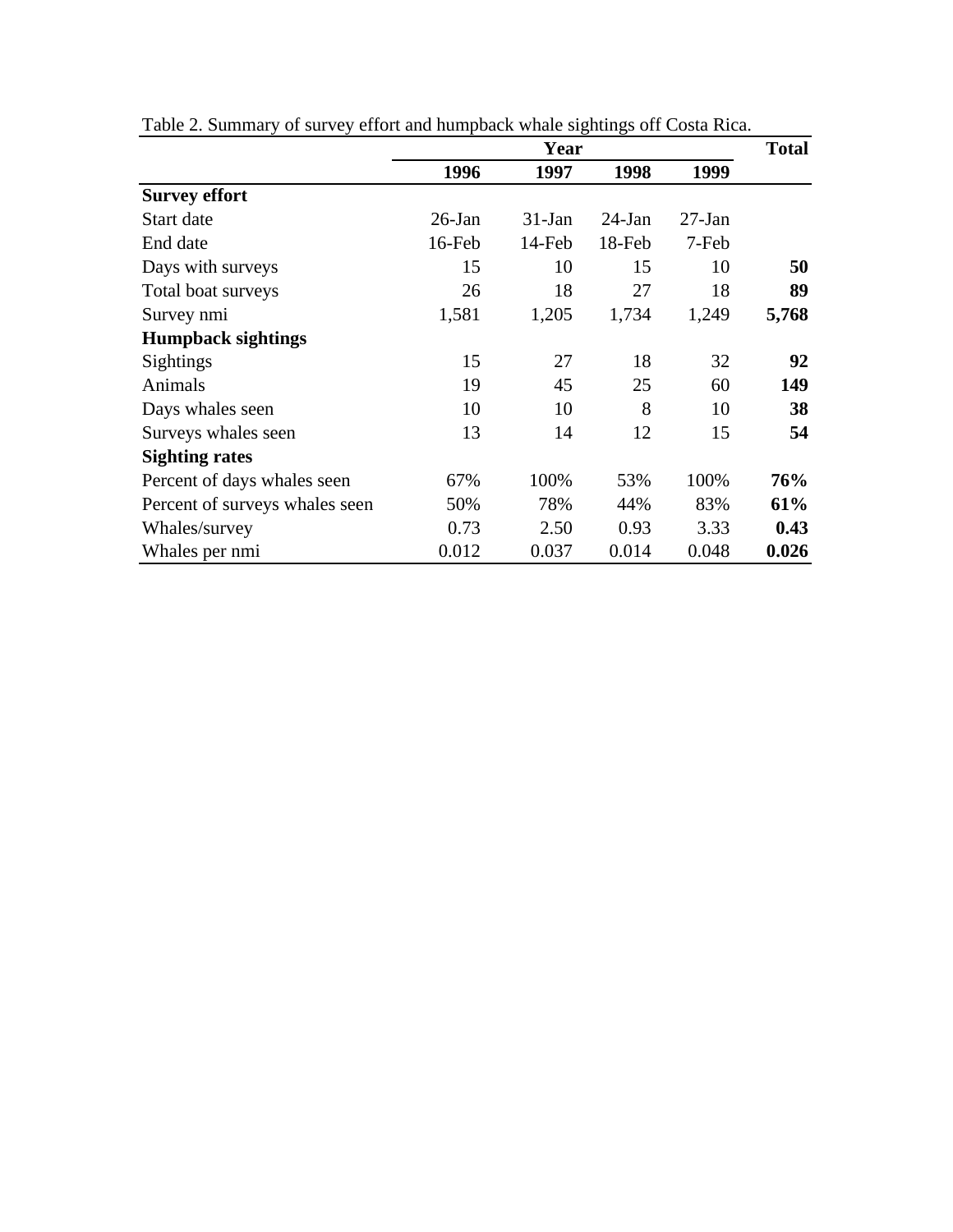|                      | 1996           |                | 1997 |               | 1998     |                | 1999     |               | <b>Total</b> |               |
|----------------------|----------------|----------------|------|---------------|----------|----------------|----------|---------------|--------------|---------------|
|                      | #              | $\frac{6}{10}$ | #    | $\frac{6}{6}$ | #        | $\frac{6}{10}$ | ₩        | $\frac{0}{0}$ | #            | $\frac{0}{0}$ |
| Lone singers         |                | 33%            |      | 7%            |          | 39%            |          | 16%           | 19           | 21%           |
| <b>Singles</b>       |                | 33%            | 6    | 22%           | 4        | 22%            |          | 13%           | 19           | 21%           |
| Pairs                |                | 20%            | 15   | 56%           |          | 28%            | 4        | 13%           | 27           | 29%           |
| Mother/calf          | 0              | 0%             |      | 11%           |          | 1%             | 14       | 44%           | 19           | 21%           |
| Mother/calf/escort   | 0              | 0%             |      | 0%            | 0        | 0%             |          | 16%           |              | 5%            |
| Groups larger than 2 | 2              | 13%            |      | 0%            | $\theta$ | 0%             | $\theta$ |               |              | 2%            |
| Undetermined         | $\overline{0}$ | 0%             |      | 4%            | 0        | 0%             | $\Omega$ |               |              | 1%            |
| Total                | 15             |                | 27   |               | 18       |                | 32       |               | 92           |               |

Table 3. Group composition of humpback whale sightings in study area off Costa Rica, 1996-98.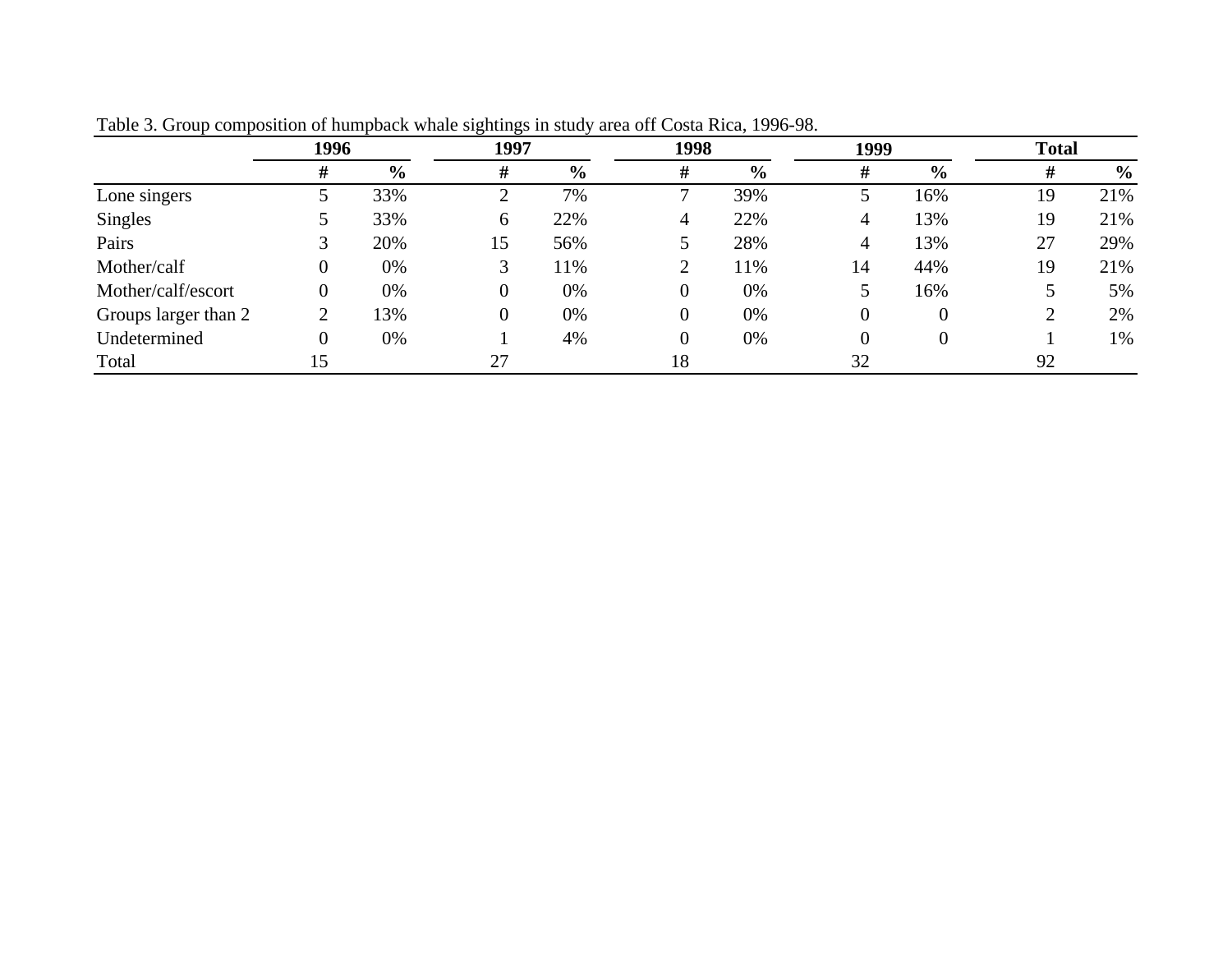Table 4. Water temperatures (degrees C) observed during surveys off Costa Rica and the proportion of hydrophone deployments in which humpback whales were heard singing by year.

|      |     | Water temperature (C) |     | <b>Hydrophone deployments</b> |            |               |  |  |
|------|-----|-----------------------|-----|-------------------------------|------------|---------------|--|--|
| Year | n   | Mean                  | SD  | n                             | Song heard | $\frac{6}{6}$ |  |  |
| 1996 | 135 | 28.3                  | 0.8 | 79                            | 19         | 24%           |  |  |
| 1997 | 11  | 28.2                  | 0.8 | 82                            | 13         | 16%           |  |  |
| 1998 | 205 | 29.1                  | 0.9 | 255                           | 54         | 21%           |  |  |
| 1999 | 242 | 27 7                  |     | 238                           | 52         | 22%           |  |  |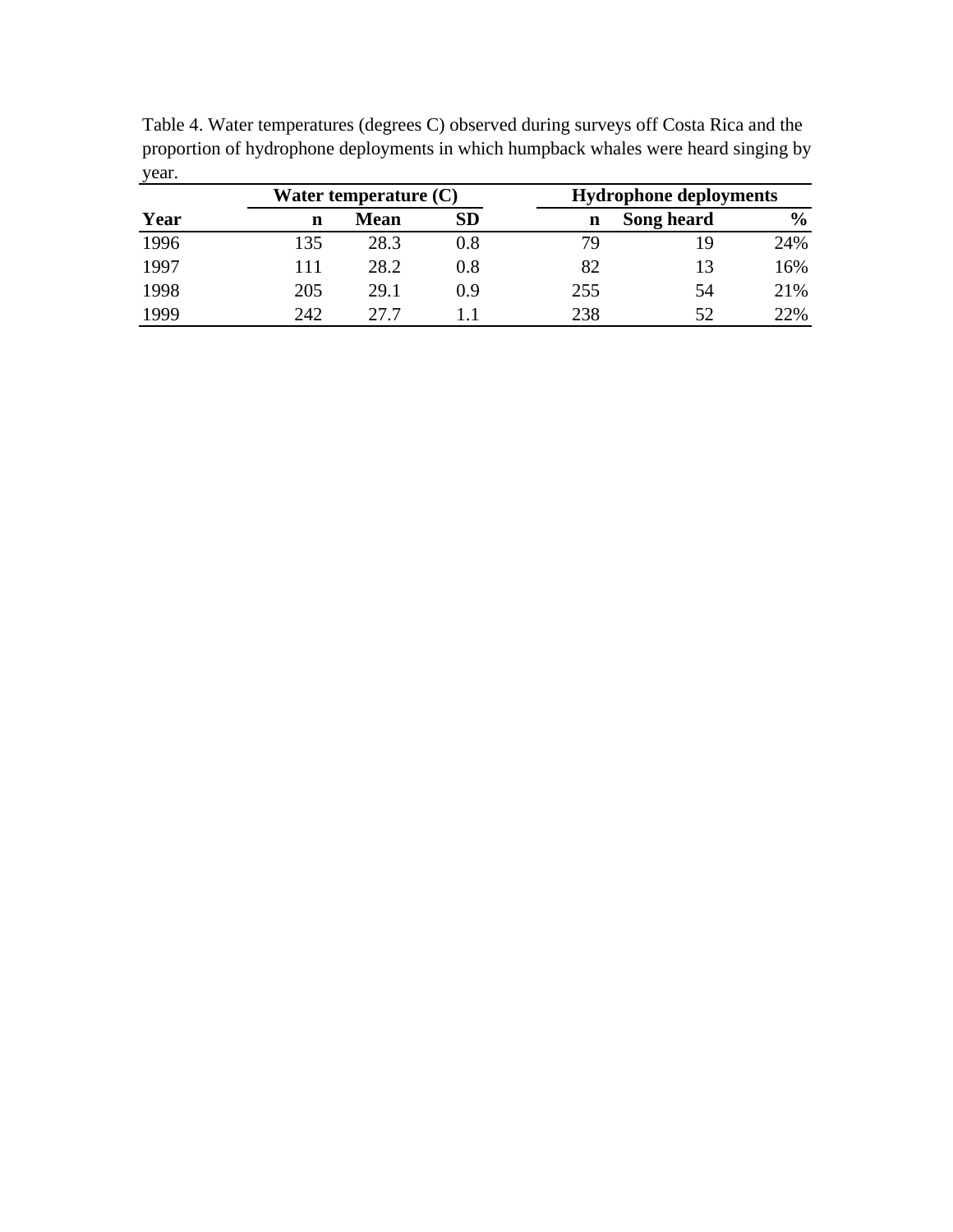|       |                |         |                           | Table 5. Digiting instances of humpback whates ruentified off B. Costa Kica in 1999. Digitings off Costa Kica are shaded. |                          |                  |                            |                              |
|-------|----------------|---------|---------------------------|---------------------------------------------------------------------------------------------------------------------------|--------------------------|------------------|----------------------------|------------------------------|
| ID    | Date Time      |         | Latitude Longitude Region |                                                                                                                           |                          |                  | <b>Num Calves Behavior</b> | <b>Comments</b>              |
| 10143 | 10/5/87 10:07  | 38:13.0 | 123:22.0                  | Gulf of Farallones, CA                                                                                                    | $\boldsymbol{6}$         | $\boldsymbol{0}$ |                            |                              |
| 10143 | 10/7/87 14:46  | 38:21.7 | 123:34.0                  | Gulf of Farallones, CA                                                                                                    | $\mathbf{2}$             | $\boldsymbol{0}$ | Milling                    |                              |
| 10143 | 10/7/87 15:29  | 38:22.0 | 123:34.5                  | Gulf of Farallones, CA                                                                                                    | $\mathfrak{Z}$           | $\boldsymbol{0}$ | Milling                    |                              |
| 10143 | 10/10/87 15:23 | 38:18.6 | 123:30.0                  | Gulf of Farallones, CA                                                                                                    | $\mathfrak{Z}$           | $\boldsymbol{0}$ | <b>Fast Travel</b>         |                              |
| 10143 | 10/30/90 15 20 | 37 58.3 | 123 27.4                  | Gulf of Farallones, CA                                                                                                    | $\overline{4}$           | $\boldsymbol{0}$ | Slow Travel                |                              |
| 10143 | 11/10/90 12 42 | 37 57.8 | 123 25.5                  | Gulf of Farallones, CA                                                                                                    | $\boldsymbol{2}$         | $\boldsymbol{0}$ |                            |                              |
| 10143 | 10/6/91 14 30  | 41 53.7 | 124 28.0                  | Pt. St. George, CA                                                                                                        | $\tau$                   | $\boldsymbol{0}$ | Milling                    |                              |
| 10143 | 10/6/91 17 20  | 41 50.3 | 124 26.6                  | Pt. St. George, CA                                                                                                        | 12                       | $\boldsymbol{0}$ | Slow Travel                |                              |
| 10143 | 10/7/91 10 30  | 41 54.0 | 124 23.7                  | Pt. St. George, CA                                                                                                        | 5                        | $\boldsymbol{0}$ | Slow Travel                |                              |
| 10143 | 10/7/91 12 20  | 41 55.2 | 124 23.1                  | Pt. St. George, CA                                                                                                        | $\mathbf{2}$             | $\boldsymbol{0}$ | Slow Travel                |                              |
| 10143 | 9/1/92 12 55   | 36 54.0 | 122 16.0                  | Monterey Bay, CA                                                                                                          | $\mathbf{2}$             | $\boldsymbol{0}$ | Milling                    |                              |
| 10143 | 9/22/92 14 35  | 38 06.5 | 123 30.2                  | Gulf of Farallones, CA                                                                                                    | 5                        | $\boldsymbol{0}$ | Slow Travel                |                              |
| 10143 | 11/14/92 15 23 | 38 27.2 | 123 32.5                  | Gulf of Farallones, CA                                                                                                    | $\sqrt{2}$               | $\boldsymbol{0}$ | Slow Travel                |                              |
| 10143 | 9/26/93 14 36  | 37 39.1 | 123 01.2                  | Gulf of Farallones, CA                                                                                                    | $\overline{4}$           | $\boldsymbol{0}$ | Slow Travel                |                              |
| 10143 | 10/15/93 17 09 | 38 09.3 | 123 25.0                  | Gulf of Farallones, CA                                                                                                    | $\overline{4}$           | $\mathbf{1}$     | Milling                    |                              |
| 10143 | 10/15/93 17 27 | 38 08.6 | 123 27.7                  | Gulf of Farallones, CA                                                                                                    | 5                        | $\boldsymbol{0}$ | Milling                    |                              |
| 10143 | 11/7/95 14 25  | 38 01.0 | 123 30.0                  | Gulf of Farallones, CA                                                                                                    | $\mathfrak{Z}$           | $\boldsymbol{0}$ | Milling                    |                              |
| 10143 | 11/7/95 14 35  | 38 00.9 | 123 29.9                  | Gulf of Farallones, CA                                                                                                    | $\sqrt{5}$               | $\boldsymbol{0}$ | Milling                    |                              |
| 10143 | 2/4/99 08 11   | 08 41.4 | 083 44.3                  | Costa Rica                                                                                                                | $\sqrt{2}$               |                  | Stationary                 |                              |
| 10143 | 2/4/99 09 23   | 08 40.1 | 083 44.8                  | Costa Rica                                                                                                                | $\mathbf{1}$             | $\mathbf{0}$     | <b>Fast Travel</b>         |                              |
|       |                |         |                           |                                                                                                                           |                          |                  |                            |                              |
| 10520 | 7/16/91 15 00  | 35 07.0 | 120 47.5                  | San Luis, CA                                                                                                              | 5                        |                  | Slow Travel                |                              |
| 10520 | 10/6/91 16 10  | 41 51.1 | 124 27.9                  | Pt. St. George, CA                                                                                                        | 12                       | $\boldsymbol{0}$ | Slow Travel                |                              |
| 10520 | 10/7/91 15 00  | 41 54.9 | 124 25.5                  | Pt. St. George, CA                                                                                                        | 4                        | $\boldsymbol{0}$ | Milling                    |                              |
| 10520 |                |         |                           | Gulf of Farallones, CA                                                                                                    | $\mathbf{1}$             | $\boldsymbol{0}$ | Slow Travel                |                              |
|       | 8/29/92 17 30  | 38 07.0 | 123 19.7                  |                                                                                                                           |                          |                  |                            |                              |
| 10520 | 9/11/92 15 00  | 38 04.2 | 123 31.2                  | Gulf of Farallones, CA                                                                                                    | 3                        | $\boldsymbol{0}$ |                            | Slow Travel Merged with S#17 |
| 10520 | 9/22/92 14 35  | 38 06.5 | 123 30.2                  | Gulf of Farallones, CA                                                                                                    | 5                        | $\boldsymbol{0}$ | Slow Travel                |                              |
| 10520 | 10/3/92 09 40  | 38 24.1 | 123 33.6                  | Gulf of Farallones, CA                                                                                                    | 3                        | $\boldsymbol{0}$ | Milling                    |                              |
| 10520 | 9/23/93 15 25  | 37 39.4 | 123 00.5                  | Half Moon Bay, CA                                                                                                         | $\overline{4}$           | $\boldsymbol{?}$ | Slow Travel                |                              |
| 10520 | 9/24/93 12 15  | 37 38.0 | 123 02.1                  | Gulf of Farallones, CA                                                                                                    | 8                        | $\boldsymbol{0}$ | Milling                    |                              |
| 10520 | 9/26/93 14 36  | 37 39.1 | 123 01.2                  | Gulf of Farallones, CA                                                                                                    | $\overline{4}$           | $\boldsymbol{0}$ | <b>Slow Travel</b>         |                              |
| 10520 | 9/7/95 12 37   | 34 13.5 | 120 01.8                  | Santa Barbara Ch., CA                                                                                                     | $\overline{2}$           | $\mathbf{1}$     |                            | Slow Travel Cow with calf    |
| 10520 | 6/9/98 15 15   | 34 07.9 | 119 57.0                  | Santa Barbara Ch., CA                                                                                                     | 2                        | $\boldsymbol{0}$ | Milling                    |                              |
| 10520 | 7/6/98 18 44   | 34 08.9 | 120 02.3                  | Santa Barbara Ch., CA 1                                                                                                   |                          | $\boldsymbol{0}$ | Slow Travel                |                              |
| 10520 | 9/2/98 08 52   | 37 40.9 | 123 07.4                  | Gulf of Farallones, CA                                                                                                    | 8                        | $\boldsymbol{0}$ | Milling                    |                              |
| 10520 | 9/2/98 08 59   | 37 41.0 | 123 07.3                  | Gulf of Farallones, CA                                                                                                    | 5                        | $\boldsymbol{0}$ | Milling                    |                              |
| 10520 | 1/31/99 15 41  | 08 39.9 | 083 45.9                  | Costa Rica                                                                                                                | $\mathbf{1}$             | $\boldsymbol{0}$ | Stationary                 | Singing recorded             |
|       |                |         |                           |                                                                                                                           |                          |                  |                            |                              |
| 10525 | 10/6/91 16 10  | 41 51.1 | 124 27.9                  | Pt. St. George, CA                                                                                                        | 12                       | $\boldsymbol{0}$ | Slow Travel                |                              |
| 10525 | 10/16/91 15 10 | 41 51.5 | 124 29.1                  | Pt. St. George, CA                                                                                                        | 2                        | $\boldsymbol{0}$ | Milling                    | Skin sample indicates male   |
| 10525 | 10/16/91 15 25 | 41 51.5 | 124 28.5                  | Pt. St. George, CA                                                                                                        | 5                        | $\boldsymbol{0}$ | Milling                    |                              |
| 10525 | 8/28/94 16 10  | 38 03.6 | 123 10.7                  | Gulf of Farallones, CA                                                                                                    | $\mathbf{2}$             | $\boldsymbol{0}$ | Slow Travel                |                              |
| 10525 | 2/14/97 13 06  | 08 44.5 | 083 52.0                  | Costa Rica                                                                                                                | $\boldsymbol{2}$         |                  | Slow Travel                |                              |
| 10525 | 2/14/97 13 11  | 08 44.7 | 083 51.7                  | Costa Rica                                                                                                                | $\boldsymbol{2}$         | $\boldsymbol{0}$ | Slow Travel                |                              |
| 10525 | 1/27/99 10 17  | 08 40.5 | 083 44.1                  | Costa Rica                                                                                                                | $\mathbf{1}$             | $\boldsymbol{0}$ | Milling                    | Singing recorded             |
|       |                |         |                           |                                                                                                                           |                          |                  |                            |                              |
| 11243 | 10/6/98 15 30  | 41 53.1 | 124 25.5                  | Pt. St. George, CA                                                                                                        | 4                        | $\boldsymbol{0}$ | Milling                    |                              |
| 11243 | 10/6/98 15 45  | 41 53.0 | 124 25.2                  | Pt. St. George, CA                                                                                                        | 7                        | $\boldsymbol{0}$ | Milling                    |                              |
| 11243 | 10/6/98 16 34  | 41 53.4 | 124 25.1                  | Pt. St. George, CA                                                                                                        | $\overline{\mathcal{A}}$ | $\boldsymbol{0}$ | Milling                    |                              |
| 11243 | 2/6/99 08 39   | 08 36.2 | 083 44.9                  | Costa Rica                                                                                                                | $\mathbf{1}$             | $\boldsymbol{0}$ | Slow Travel                |                              |
|       |                |         |                           |                                                                                                                           |                          |                  |                            |                              |

Table 5. Sighting histories of humpback whales identified off S. Costa Rica in 1999. Sightings off Costa Rica are shaded.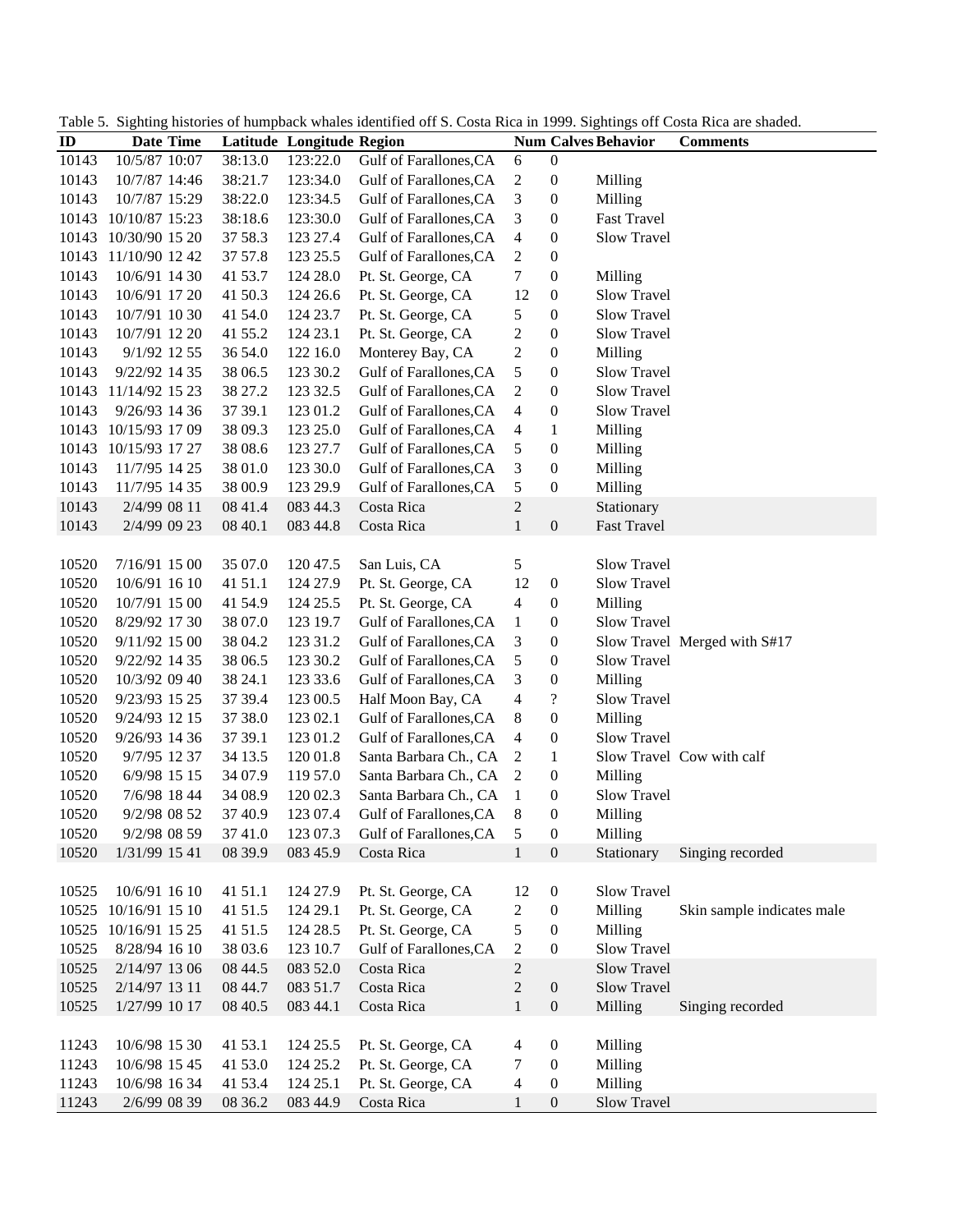| <b>Description</b>                                  | pre 1996 | 1996 | 1997     | 1998         | 1999 | <b>All Years</b> |
|-----------------------------------------------------|----------|------|----------|--------------|------|------------------|
| Number of identifications from Oceanic Society trip |          | 12   | 19       | 12           |      | 48               |
| Number of identifications contributed by others     |          |      | $\theta$ | $_{0}$       |      | 9                |
| Total identifications                               |          | 16   | 19       | 12           |      | 57               |
| Unique animals for period                           |          | 13   | 11       |              |      | 34               |
| New whales (not seen a previous year)               |          | 12   | 10       | 4            |      |                  |
| Number matching California                          |          |      | 8        | <sub>6</sub> |      | 29               |
| Total percent matching California                   | 80%      | 85%  | 73%      | 86%          | 100% | 85%              |

Table 6. Results of photographic identification research of humpback whales in Costa Rica during winter through 1999.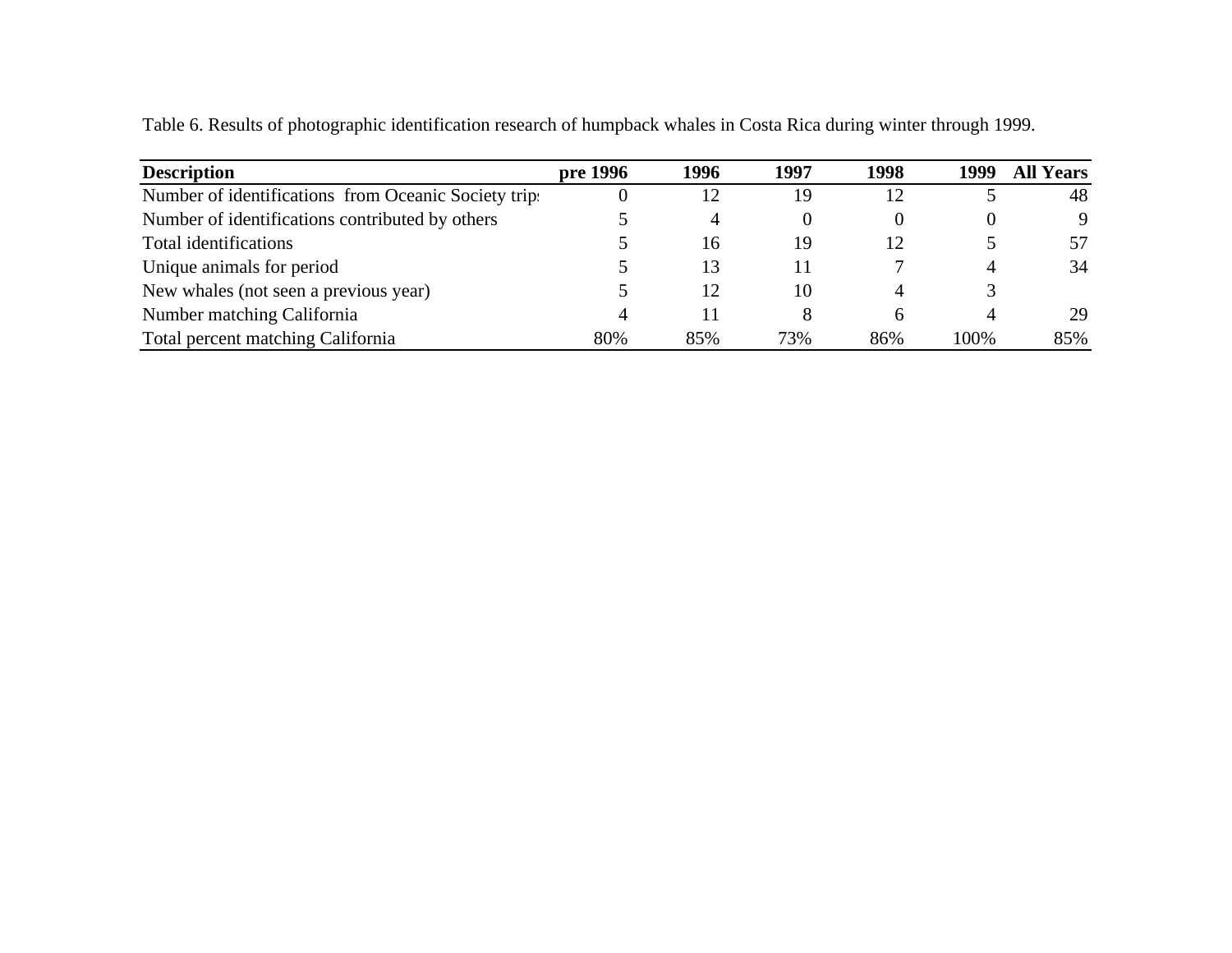| <b>Date</b> | <b>Time</b> | Latitude | Longitude | <b>Tape track</b> | <b>Comments</b> |
|-------------|-------------|----------|-----------|-------------------|-----------------|
| 1996        |             |          |           |                   |                 |
| 29-Jan-96   | 13 30       | 08 43.49 | 083 44.01 | Tape 96-1 Pr. 5   | ID-10541        |
| 07-Feb-96   | 10 02       | 08 56.2  | 083 40.1  | Tape 96-2 Pr. 1   |                 |
| 12-Feb-96   | 09 35       | 08 40.99 | 083 47.16 | Tape 96-2 Pr. 2-3 | ID-10731        |
| 12-Feb-96   | 09 33       | 08 40.89 | 083 46.57 | Tape 96-2 Pr. 4   | ID-10731        |
| 15-Feb-96   | 10 40       | 08 42.13 | 083 50.51 | Tape 96-3 Pr.1    |                 |
| 15-Feb-96   | 12 54       | 08 44.4  | 083 48.48 | Tape 96-3 Pr.2    |                 |
| 1997        |             |          |           |                   |                 |
| 13-Feb-97   | 10 17       | 09 05.7  | 083 43.5  | Tape 97-1         | ID-9047         |
| 13-Feb-97   | 11 33       | 09 06.9  | 083 45.5  | Tape 97-1         | ID-9047         |
| 1998        |             |          |           |                   |                 |
| 02-Feb-98   | 08 50       | 08 45.9  | 083 41.9  | Tape 98-1 Pr.1    |                 |
| 02-Feb-98   | 15 16       | 08 41.06 | 083 43.65 | Tape 98-1 Pr.3    | ID-10753?       |
| 02-Feb-98   | 13 15       | 08 41.2  | 083 45.9  | Cassette          | ID-10753        |
| 10-Feb-98   | 11 27       | 08 42.8  | 083 45.1  | Tape 98-2 Pr.1    | ID-10753        |
| 10-Feb-98   | 13 35       | 08 43.9  | 083 42.8  | Tape 98-2 Pr.2    | ID-10753        |
| 10-Feb-98   | 14 24       | 08 44.5  | 083 42.6  | Cassette          | ID-10753        |
| 13-Feb-98   | 09 41       | 08 38.9  | 083 49.3  | Tape 98-2 Pr.3    | ID-9003         |
| 16-Feb-98   | 12 33       | 08 46.2  | 083 49.6  | Tape 98-3 Pr.1    | ID-9003?        |
| 1999        |             |          |           |                   |                 |
| 27-Jan-99   | 10 17       | 08 40.5  | 083 44.1  | Tape 99-1 Pr.1    | ID-10525        |
| 27-Jan-99   | 15 39       | 08 44.0  | 083 45.0  | Cassette          |                 |
| 28-Jan-99   | 16 54       | 08 27.7  | 083 38.1  | Tape 99-1 Pr.2    |                 |
| 30-Jan-99   | 09 32       | 08 40.9  | 083 43.84 | Cassette          |                 |
| 30-Jan-99   | 1206        | 08 41.7  | 083 43.5  | Tape 99-1 Pr.3    |                 |
| 31-Jan-99   | 14 10       | 08 40.15 | 083 45.27 | Cassette          | ID-10520        |

Table 7. Times and locations of recordings of humpback whale songs, 1996-99.